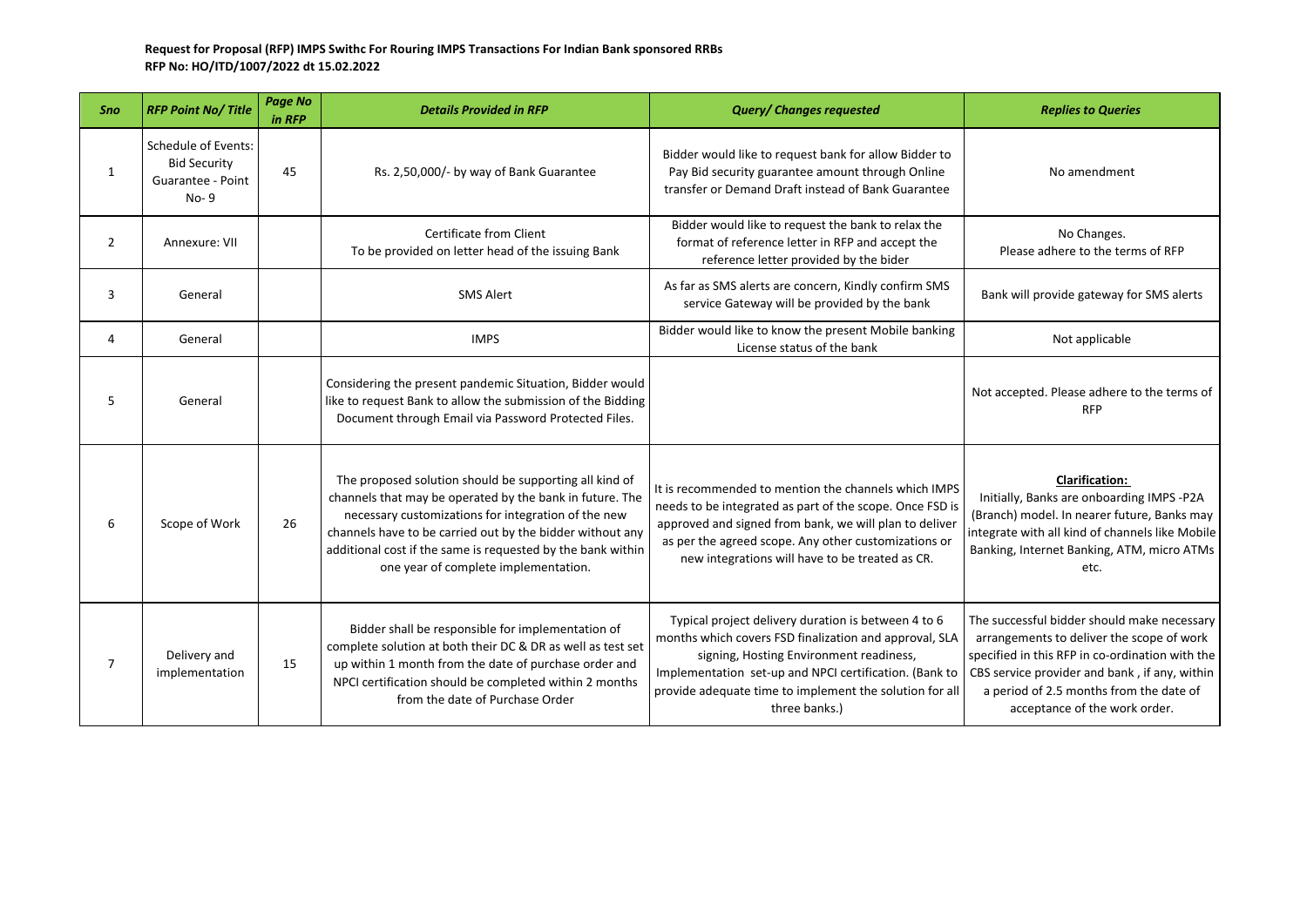| Sno | <b>RFP Point No/Title</b>                                            | Page No<br>in RFP | <b>Details Provided in RFP</b>                                                                                                                                                                                                                                                                                                                                               | <b>Query/ Changes requested</b>                                                                                                                                                                                                                                                        | <b>Replies to Queries</b>                                                                                                                                                                                                                                                                                                     |
|-----|----------------------------------------------------------------------|-------------------|------------------------------------------------------------------------------------------------------------------------------------------------------------------------------------------------------------------------------------------------------------------------------------------------------------------------------------------------------------------------------|----------------------------------------------------------------------------------------------------------------------------------------------------------------------------------------------------------------------------------------------------------------------------------------|-------------------------------------------------------------------------------------------------------------------------------------------------------------------------------------------------------------------------------------------------------------------------------------------------------------------------------|
| 8   | Contract period                                                      | 18                | The period of contract shall be initially for two years from<br>date of complete implementation.                                                                                                                                                                                                                                                                             | Request bank to consider 3 year initial contract period.<br>This will help in preparing a competitive bid.                                                                                                                                                                             | Amendment:<br>The period of contract shall be initially for<br>three years from date of complete<br>implementation. Bank reserves the right to<br>extend the contract on yearly basis on the<br>same terms and conditions, at mutually<br>agreed rates.<br>But no lock-in- period and terms will be<br>applicable as per RFP. |
|     |                                                                      |                   | Saptagiri Grameena Bank (SGB) invites sealed quotations<br>for and on behalf of all the three RRBs, from all eligible                                                                                                                                                                                                                                                        | Is there a possibility of using a common hardware and<br>multi-instance solutioning that will optimise the cost as<br>well as implementation timelines.                                                                                                                                |                                                                                                                                                                                                                                                                                                                               |
| 9   | Invitation to Bid                                                    | 5                 | bidders to supply IMPS switch hosted at vendor's premises<br>for all 3 RRBs individually. On selection of the successful<br>bidder, individual Purchase Orders will be released by the<br>respective banks. Here after "Bank" refers all the 3 RRBs                                                                                                                          | It is recommended to have multi-instance solution<br>which will help bank in considerable cost savings.                                                                                                                                                                                | No changes. Please adhere terms as per RFP.<br><b>Clarification:</b><br>Common Hardware may be used but virtually<br>different                                                                                                                                                                                                |
| 10  | Invitation to Bid                                                    | 5                 | Saptagiri Grameena Bank (SGB) invites sealed quotations<br>for and on behalf of all the three RRBs, from all eligible<br>bidders to supply IMPS switch hosted at vendor's premises<br>for all 3 RRBs individually. On selection of the successful<br>bidder, individual Purchase Orders will be released by the<br>respective banks. Here after "Bank" refers all the 3 RRBs | Is the bank ready to explore hosting the service on<br>cloud?                                                                                                                                                                                                                          | No. Please adhere terms of RFP.                                                                                                                                                                                                                                                                                               |
| 11  | Clause 14:<br><b>ELIGIBILITY</b><br><b>CRITERIA - Point No:</b><br>3 | 23                | d. For each of these solutions, the average deemed<br>approved rate of the IMPS (P2A, P2P) transactions<br>(Beneficiary) during last six months (i.e. from Aug'21 to<br>Jan'22) of the proposed IMPS solution should be less than<br>0.2% failure rate.                                                                                                                      | IMPS Technical Failure(decline) can be due to CBS, NPCI<br>and Switch. In NPCI TD report they consider all three<br>parameters, so it always varies from 0.7% to 0.4%, If<br>bank requires 0.2% Technical Decline requesting bank to<br>consider technical decline due to switch only. | Accepted:<br>Technical declines in Switch will be<br>considered for failure rate                                                                                                                                                                                                                                              |
| 12  | Scope of the Project                                                 | 25                | to supply of IMPS switch hosted at vendor's premises for<br>all 3 RRBs (Sponsored by Indian Bank) individually.                                                                                                                                                                                                                                                              | Will all three banks have the same spec and business<br>requirement or different? Please clarify.                                                                                                                                                                                      | Initially, All 3 RRBs have same requirement<br>and specifications.                                                                                                                                                                                                                                                            |
| 13  | <b>Commercial Bid</b>                                                | 39                | Commercial bid format                                                                                                                                                                                                                                                                                                                                                        | In all hosted model projects, one-time implementation<br>cost has to be part of the commercial.                                                                                                                                                                                        | No amendment. Please adhere terms as per<br><b>RFP</b>                                                                                                                                                                                                                                                                        |
| 14  | General                                                              |                   | Scope of Work                                                                                                                                                                                                                                                                                                                                                                | Please confirm, if any migration is required as part of<br>the scope.                                                                                                                                                                                                                  | <b>Clarification:</b><br>Fresh implementation for all banks, if any<br>migration needed in future the same to be<br>done at free of cost                                                                                                                                                                                      |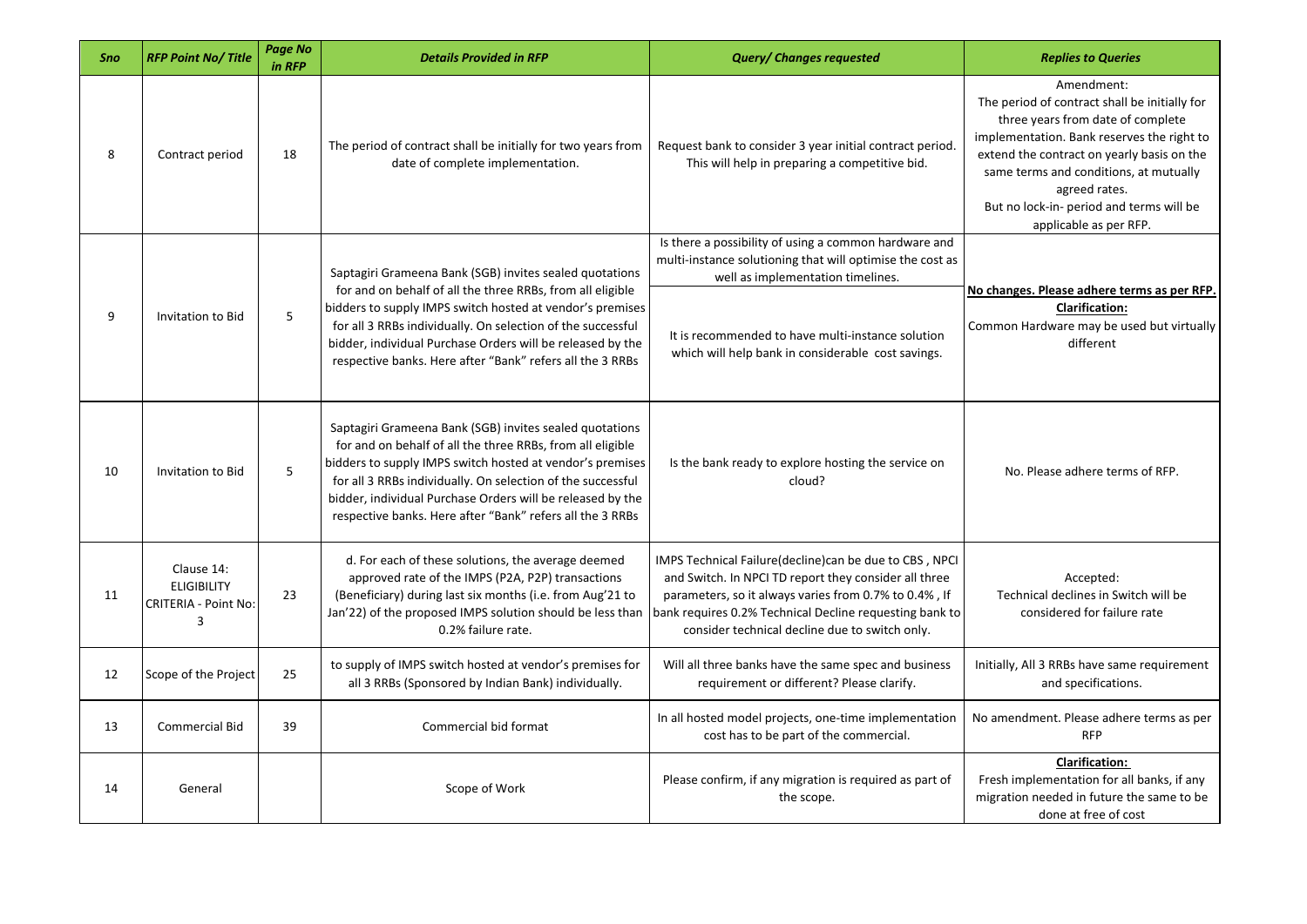| Sno | <b>RFP Point No/Title</b>                  | <b>Page No</b><br>in RFP | <b>Details Provided in RFP</b>                                                                                                                                                                                                                                                                                                                                                                                                                                                                                                                                                                                                                                                                                                                                                                                                                                                                                                                                               | <b>Query/ Changes requested</b>                                                                                                                                                                                                                                               | <b>Replies to Queries</b>                |
|-----|--------------------------------------------|--------------------------|------------------------------------------------------------------------------------------------------------------------------------------------------------------------------------------------------------------------------------------------------------------------------------------------------------------------------------------------------------------------------------------------------------------------------------------------------------------------------------------------------------------------------------------------------------------------------------------------------------------------------------------------------------------------------------------------------------------------------------------------------------------------------------------------------------------------------------------------------------------------------------------------------------------------------------------------------------------------------|-------------------------------------------------------------------------------------------------------------------------------------------------------------------------------------------------------------------------------------------------------------------------------|------------------------------------------|
| 15  | <b>Eligibility Criteria</b><br>for Bidders | 36                       | The proposed solution must have been implemented in at<br>least 3 banks (Public sector bank/ Private bank/ Foreign<br>bank/ Payment bank/ RRBs) registered in India. e.<br>Proposed solution should be certified by NPCI. f. Proposed<br>solution should be currently running successfully at least<br>for the past 2 years. g. Proposed solution should be                                                                                                                                                                                                                                                                                                                                                                                                                                                                                                                                                                                                                  | We are complied but our clients are Foreign banks who<br>do not entertain any written references due to their<br>organizational policies. If selected, we can arrange a<br>reference call with our customers.                                                                 | No amendment. Please adhere terms of RFP |
|     |                                            |                          | handling 1 lakhs or more transactions per day h. For each<br>of these solutions, the average deemed approved rate of                                                                                                                                                                                                                                                                                                                                                                                                                                                                                                                                                                                                                                                                                                                                                                                                                                                         | Request bank to consider 1 bank (Public sector/Private<br>Bank/Foreign bank/Payment bank/RRBs) for reference.                                                                                                                                                                 |                                          |
| 16  | <b>Contract Coverage</b><br>period         | 6                        | The period of contract shall be initially for two years from<br>date of complete implementation. Bank reserves the right<br>to extend the contract on yearly basis on the same terms<br>and conditions, at mutually agreed rates.<br>Although, Bank reserves right to cancel/terminating the<br>contract during the contract period by giving a 90 Days'<br>notice period.                                                                                                                                                                                                                                                                                                                                                                                                                                                                                                                                                                                                   | Termination for convenience is not acceptable as a<br>standard business practice. The contract will be signed<br>for a period of 2 years, hence there has to be a lock-in<br>period for 18 months during which the parties cannot<br>terminate the agreement for convenience. | No amendment. Please adhere terms of RFP |
| 17  | Liquidity Damages                          | 18                       | The liquidated damages will be an estimate of the loss or<br>damage that the bank may have suffered due to delay in<br>performance of the obligations (under the terms and<br>conditions of the contract) by the vendor/supplier and<br>shall be liable to pay the Bank as liquidated damages at the<br>rate of 0.5% for delay of every week or part thereof. Once<br>the penalty crosses 10 % of the contract price, the Bank<br>reserves the right to cancel the contract or take any other<br>suitable penal action as deemed fit. Without any prejudice<br>to the Bank's other rights under the law, the Bank shall<br>recover the liquidate damages, if any, accruing to the Bank,<br>as above, from any amount payable to the vendor/supplier<br>either as per the Contract, executed between the Bank and<br>the Vendor/supplier pursuant hereto or under any other<br>Agreement/Contract, the Bank may have executed/shall be<br>executing with the Vendor/supplier. | The imposition of such damages shall be subject to<br>discussion and clarification and a clear case of<br>negligence is needed to be made out for the imposition<br>of such damages.                                                                                          | No amendment. Please adhere terms of RFP |
| 18  | Signing of Contract                        | 14                       | If the contract is not signed within the given period (30)<br>working days), the EMD will be forfeited after a grace<br>period of 15 working days. The bidder has to accept all<br>terms and conditions of the Bank and should not impose<br>any of its own conditions upon the Bank. A bidder who<br>does not accept any or all conditions of the Bank shall be<br>disqualified from the selection process at any stage as<br>deemed fit by the Bank.                                                                                                                                                                                                                                                                                                                                                                                                                                                                                                                       | Agreement clauses are generally negotiated and terms<br>are decided after discussions between the two sides.<br>Please clarify on the one-sided forfeiture and unilateral<br>obligation imposed on the bidder to close the<br>agreement.                                      | No amendment. Please adhere terms of RFP |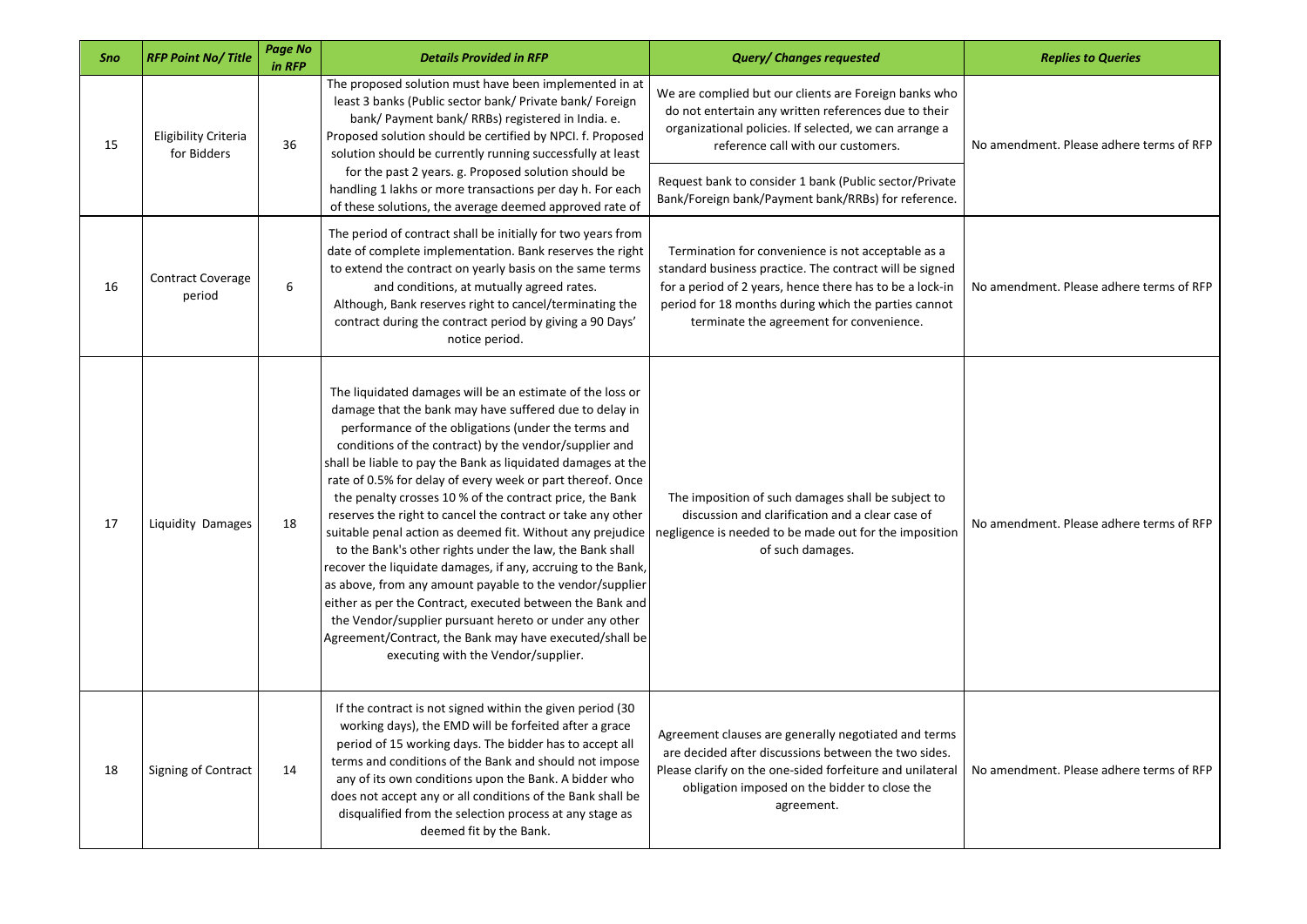| Sno | <b>RFP Point No/Title</b>                                                | Page No<br>in RFP | <b>Details Provided in RFP</b>                                                                                                                                                                                                                                                                                                                                                                                                                                                                                                                                                                                                                                                                                                                                                                                                                                                                                                                                                                                                                                                                                                                                                                                                                                                          | <b>Query/ Changes requested</b>                                                                                                                                                                                                             | <b>Replies to Queries</b>                             |
|-----|--------------------------------------------------------------------------|-------------------|-----------------------------------------------------------------------------------------------------------------------------------------------------------------------------------------------------------------------------------------------------------------------------------------------------------------------------------------------------------------------------------------------------------------------------------------------------------------------------------------------------------------------------------------------------------------------------------------------------------------------------------------------------------------------------------------------------------------------------------------------------------------------------------------------------------------------------------------------------------------------------------------------------------------------------------------------------------------------------------------------------------------------------------------------------------------------------------------------------------------------------------------------------------------------------------------------------------------------------------------------------------------------------------------|---------------------------------------------------------------------------------------------------------------------------------------------------------------------------------------------------------------------------------------------|-------------------------------------------------------|
| 19  | <b>SECTION III</b><br><b>CONDITIONS OF</b><br><b>CONTRACT</b><br>PENALTY | 17 & 18           | Bidder shall be responsible for implementation of<br>complete solution at both their DC & DR as well as test set<br>up and integration with the bank system within 1 month<br>from the date of purchase order and NPCI certification<br>should be completed within 2 months from the date of<br>Purchase Order. In case of any delay in implementation,<br>the penalty will be calculated at the rate of 1% of the<br>yearly cost (calculated in the commercial bid) for the<br>respective RRB and the max penalty will be 10% of the<br>yearly cost (calculated in the commercial bid) for the<br>respective RRB.<br>The penalty will be recovered by invoking the Performance<br>Bank Guarantee (PBG) or will be deducted in the<br>subsequent billings as per the decision of the bank. Bank<br>reserves the right to Cancel the Purchase Order, Terminate<br>the Contract, Forfeit the Performance Bank Guarantee and<br>Blacklist the Vendor, in case the Vendor exceeds the<br>threshold limit of Delay. Bank, at its sole discretion, may<br>exercise any or all of the options against the Vendor, in<br>such circumstances. After implementation of the complete<br>solution, penalty will be deducted for downtime of the<br>system (Hardware / Application failure) as below | The parties have to mutually classify the reasons where<br>there is joint responsibility on the part of Bank and<br>bidder to meet the timelines.<br>Also, any deduction from the payment has to be with<br>the prior notice to the bidder. | Clarification:<br>Genuine reasons will be considered. |
| 20  | Limitation of<br>Liability                                               |                   | Notwithstanding anything contained herein, neither Party<br>shall be liable for any indirect, special, punitive,<br>consequential or incidental damages (including, without<br>limitation, loss of use, data, revenue, profits, business)<br>under this agreement and the aggregate liability of bidder<br>under this agreement shall not exceed 10% of the monthly<br>billing in which the default occurs.                                                                                                                                                                                                                                                                                                                                                                                                                                                                                                                                                                                                                                                                                                                                                                                                                                                                             | The RFP should contain the 'Limitation of Liability'<br>clause, as mentioned here to limit the liabilities of the<br>parties in connection with the contract as appropriate.                                                                | No amendment                                          |
| 21  | 1.1 SCOPE OF<br><b>WORK</b>                                              | 25                | The supplied IMPS switch should support all the<br>transaction types and have all the<br>features as mandated by the NPCI specifications available<br>at the time of RFP.                                                                                                                                                                                                                                                                                                                                                                                                                                                                                                                                                                                                                                                                                                                                                                                                                                                                                                                                                                                                                                                                                                               | Is Inward FIR in scope?                                                                                                                                                                                                                     | Yes                                                   |
| 22  | 1.1 SCOPE OF<br><b>WORK</b>                                              | 25                | The supplied IMPS switch should support all the<br>transaction types and have all the<br>features as mandated by the NPCI specifications available<br>at the time of RFP.                                                                                                                                                                                                                                                                                                                                                                                                                                                                                                                                                                                                                                                                                                                                                                                                                                                                                                                                                                                                                                                                                                               | Assumption is CBS is ready with Check Status and Verify<br>Beneficiary APIS already?                                                                                                                                                        | Yes                                                   |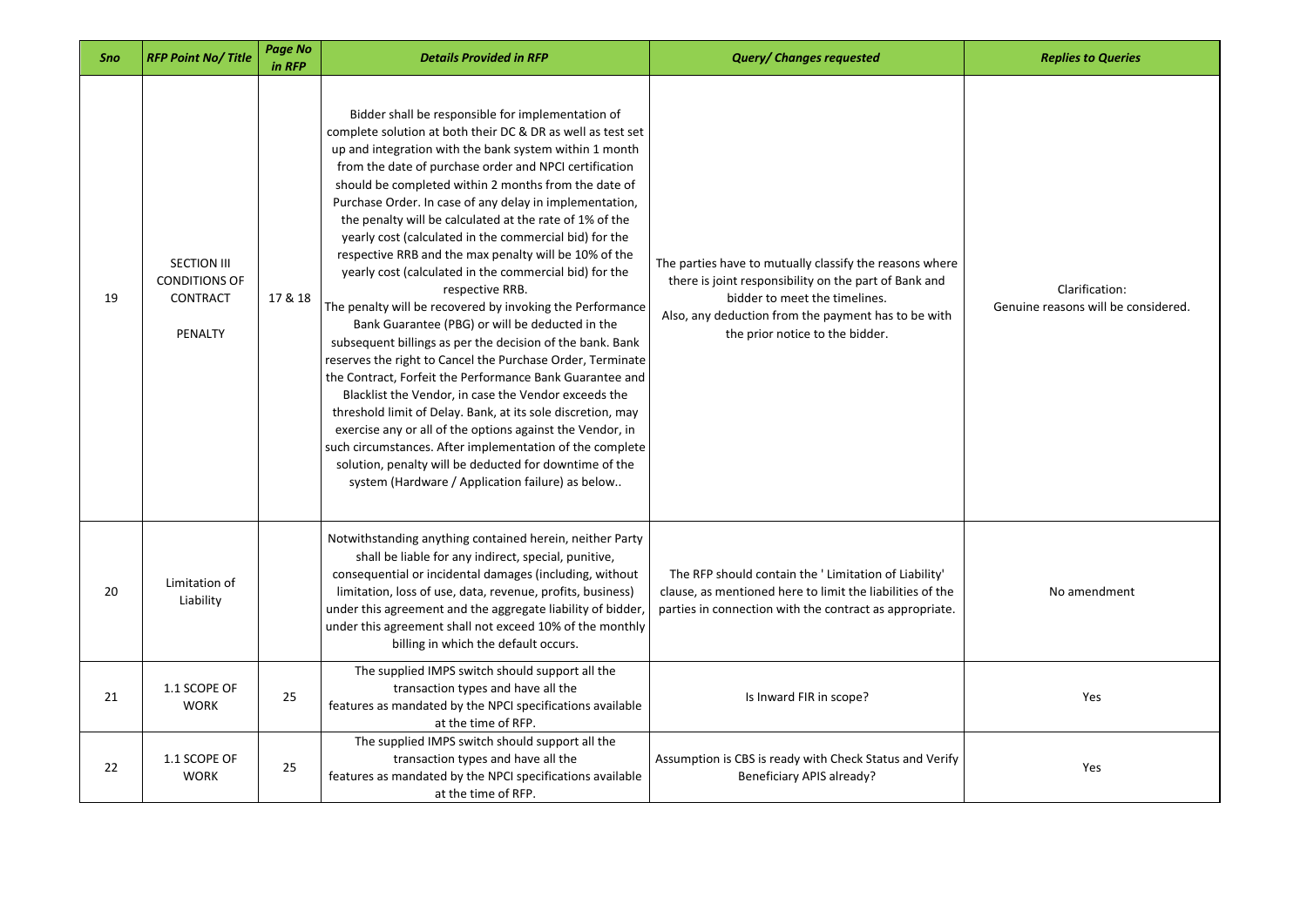| Sno | <b>RFP Point No/Title</b>      | <b>Page No</b><br>in RFP | <b>Details Provided in RFP</b>                                                                                                                                                                                                                                                                                                                                                                                                                                                                                                                                                     | <b>Query/ Changes requested</b>                                                                                                                                                                                                                                                                                                                                                                                                                                                                                                                                                                                                   | <b>Replies to Queries</b>                                                                                                                                                                                                                                                                                                                                                                                           |
|-----|--------------------------------|--------------------------|------------------------------------------------------------------------------------------------------------------------------------------------------------------------------------------------------------------------------------------------------------------------------------------------------------------------------------------------------------------------------------------------------------------------------------------------------------------------------------------------------------------------------------------------------------------------------------|-----------------------------------------------------------------------------------------------------------------------------------------------------------------------------------------------------------------------------------------------------------------------------------------------------------------------------------------------------------------------------------------------------------------------------------------------------------------------------------------------------------------------------------------------------------------------------------------------------------------------------------|---------------------------------------------------------------------------------------------------------------------------------------------------------------------------------------------------------------------------------------------------------------------------------------------------------------------------------------------------------------------------------------------------------------------|
| 23  | 1.1 SCOPE OF<br><b>WORK</b>    | 25                       | The bidder shall be responsible for supplying IMPS switch<br>for routing Inward and Outward IMPS transactions to and<br>from NPCI, originated from bank's various channels.                                                                                                                                                                                                                                                                                                                                                                                                        | What are the delivery channels bank is having<br>or will be having to be supported by IMPS switch?                                                                                                                                                                                                                                                                                                                                                                                                                                                                                                                                | All channels to be provided. Please refer :<br>Page no. 25<br>"The proposed solution should be supporting<br>all kind of channels that may be<br>operated by the bank in future. The necessary<br>customizations for integration of the<br>new channels have to be carried out by the<br>bidder without any additional cost if<br>the same is requested by the bank within one<br>year of complete implementation." |
| 24  | 1.1 SCOPE OF<br><b>WORK</b>    | 25                       | The bank defined sensitive data should be kept in<br>encrypted form in database.                                                                                                                                                                                                                                                                                                                                                                                                                                                                                                   | Is it possible to share us the sensitive data you are<br>planning to encrypt?                                                                                                                                                                                                                                                                                                                                                                                                                                                                                                                                                     | We will share the details to successful bidder                                                                                                                                                                                                                                                                                                                                                                      |
| 25  | 19. Disclaimer                 | 14                       | The Bank and/or its officers, employees disown all<br>liabilities or claims arising out of any loss or damage,<br>whether foreseeable or not, suffered by any person acting<br>on or refraining from acting because of any information<br>including statements, information, forecasts, estimates or<br>projections contained in this document or conduct<br>ancillary to it whether or not the loss or damage arises in<br>connection with any omission, negligence, default, lack of<br>care or misrepresentation on the part of Bank and / or any<br>of its officers, employees | Changes Requested: Bank shall be liable for acts or<br>omission, negligence, default, lack of care or<br>misrepresentation on the part of Bank and / or any of its<br>officers, employees.<br>Bidder clarifies that the proposal submitted to Bank<br>basis the statement, information, projections etc.,<br>contained in this RFP. If there is any default or change in<br>information, Bidder shall be entitled to revise the<br>submitted proposal and shall not be liable for acts or<br>omissions, negligence, default, lack of care or<br>misrepresentation on the part of Bank and / or any of its<br>officers, employees. | Please adhere to the terms of RFP                                                                                                                                                                                                                                                                                                                                                                                   |
| 26  | 26. Service Level<br>Agreement | 15                       | s. The non-delivery of any services or non-response or any<br>breach of information will lead to penalty. The penalty is<br>applicable in respect of non-delivery of services/ support<br>as per the requirement of this RFP                                                                                                                                                                                                                                                                                                                                                       | Bidder requests to be notified and for an opportunity of<br>being heard before imposing penalty. Also, for service<br>level penalties, root cause analysis will be identified and<br>mutually agreed between the Parties, before<br>withholding any payments due to Bidder. Bidder will be<br>liable only for failure to meet the service levels due to<br>reasons solely attributable to Bidder. Penalty shall not<br>apply for any failure caused due to any acts or omission<br>by Bank or for dependencies from Bank or third party or<br>causes which are not under the control of Bidder.                                   | Bidder will be notified in prior.                                                                                                                                                                                                                                                                                                                                                                                   |
| 27  | 4. Performance<br>security     | 17                       | The proceeds of the performance security shall be payable<br>to the Bank as compensation for any loss resulting from<br>the Successful bidder's failure to complete its obligations<br>under the Contract.                                                                                                                                                                                                                                                                                                                                                                         | Request the bank to issue prior notice before invoking<br>the Performance guarantee and provide a reasonable<br>cure period to remedy such loss caused only by the sole<br>act of Bidder.                                                                                                                                                                                                                                                                                                                                                                                                                                         | It will be informed to successful bidder                                                                                                                                                                                                                                                                                                                                                                            |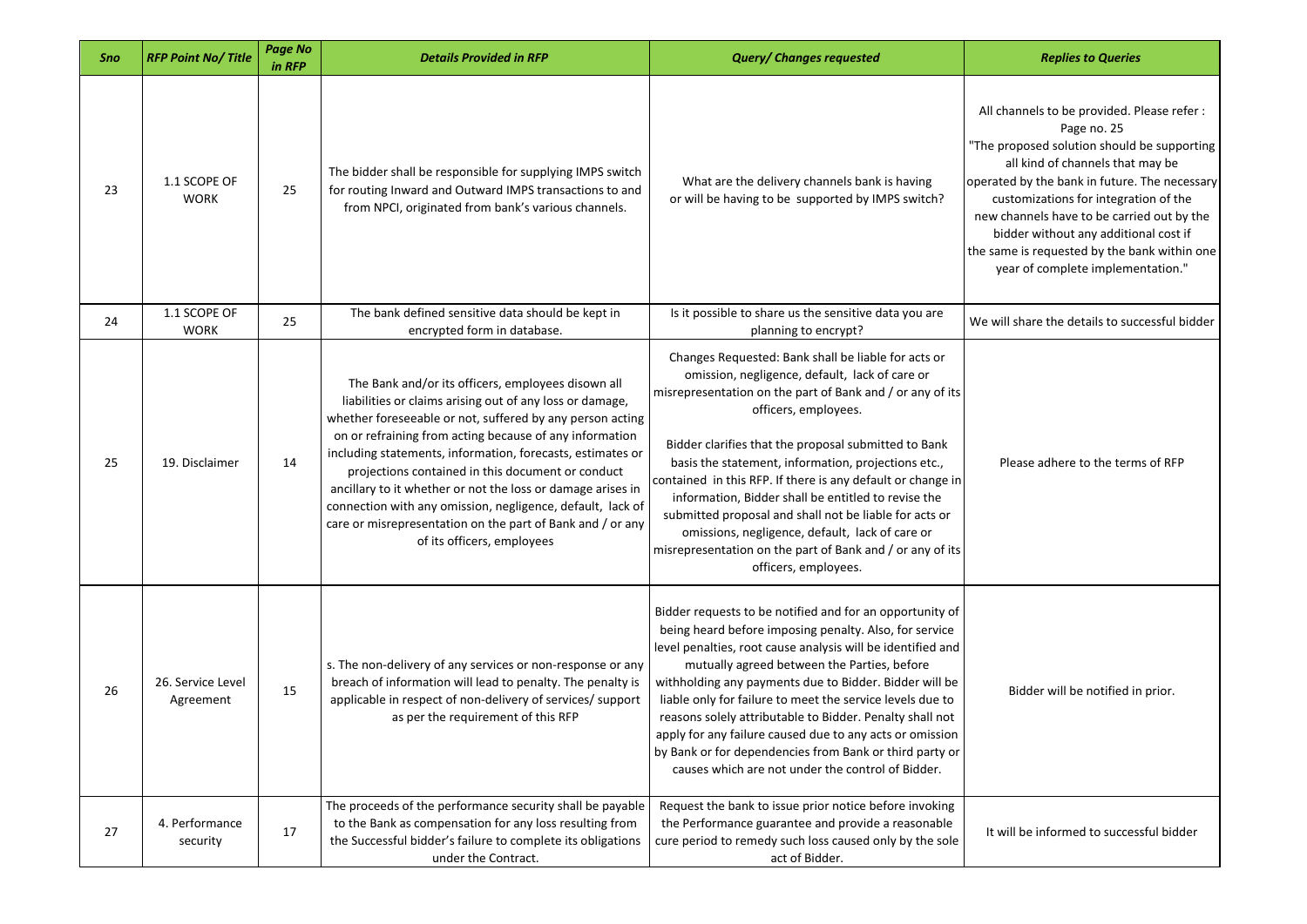| Sno | <b>RFP Point No/Title</b>                         | <b>Page No</b><br>in RFP | <b>Details Provided in RFP</b>                                                                                                                                                                                                                                                                                                                                                                                                                                                                                                                                                    | <b>Query/ Changes requested</b>                                                                                                                                                                                                                                                                                                                                                                                                                                                                                                                                                                                                                                                                                              | <b>Replies to Queries</b>                             |
|-----|---------------------------------------------------|--------------------------|-----------------------------------------------------------------------------------------------------------------------------------------------------------------------------------------------------------------------------------------------------------------------------------------------------------------------------------------------------------------------------------------------------------------------------------------------------------------------------------------------------------------------------------------------------------------------------------|------------------------------------------------------------------------------------------------------------------------------------------------------------------------------------------------------------------------------------------------------------------------------------------------------------------------------------------------------------------------------------------------------------------------------------------------------------------------------------------------------------------------------------------------------------------------------------------------------------------------------------------------------------------------------------------------------------------------------|-------------------------------------------------------|
| 28  | <b>5. PAYMENT TERMS</b>                           | 17                       | Payment will be made by the Bank's Information<br>Technology Department, Head Office of respective Bank's<br>in the following manner.                                                                                                                                                                                                                                                                                                                                                                                                                                             | Bidder requests that due date for payment should be<br>clearly specified in the Agreement. Hence, the following<br>to be added:<br>'In consideration for the services under this Agreement,<br>Bank shall make the payment to Bidder, within 30 days<br>of receipt of invoice from Bidder."                                                                                                                                                                                                                                                                                                                                                                                                                                  | This clause will be included in Purchase Order        |
| 29  | 6. PENALTY and 7.<br>LIQUIDATED<br><b>DAMAGES</b> | 17 & 18                  | Bidder shall be responsible for implementation of<br>complete solution<br>The liquidated damages will be an estimate of the loss or<br>damage that the bank may have suffered due to delay in<br>performance of the obligations                                                                                                                                                                                                                                                                                                                                                   | Bidder requests that the Penalty or LD shall not be<br>applied for any failure or delay caused due to<br>assumptions or dependencies from Bank or it's third<br>party or events which are not under the control of<br>Bidder. Also, for service level penalties, root cause<br>analysis will be identified and mutually agreed between<br>the Parties, before withholding any payments due to<br>Bidder. Bidder will be liable only for failure to meet the<br>service levels due to reasons solely attributable to<br>Bidder. Penalty shall not apply for any failure caused<br>due to any acts or omission by Bank or for dependencies<br>from Bank or third party or causes which are not under<br>the control of Bidder. | Clarification:<br>Genuine reasons will be considered. |
| 30  | 8. Contract Period:                               | 18                       | The period of contract shall be initially for two years from<br>date of complete implementation. Bank reserves the right<br>to extend the contract on yearly basis on the same terms<br>and conditions, at mutually agreed rates.                                                                                                                                                                                                                                                                                                                                                 | Bidder requests to agree a mutual lock-in-period for the<br>provision of Services and renewal should be agreed on<br>then current terms and conditions at mutually agreed<br>commercial terms and conditions.                                                                                                                                                                                                                                                                                                                                                                                                                                                                                                                | Please adhere to the terms of RFP                     |
| 31  | 11. termination for<br>convenience                | 20                       | The quality of services given by the bidder & progress of<br>the project will be reviewed monthly and if the services are<br>not found satisfactory, the Bank reserves the right to<br>terminate the contract by giving 90 days' notice to the<br>bidder, including 15 days during period. The decision of the<br>Bank regarding quality of services shall be final and binding<br>on the bidder. The Bank shall have the right to<br>terminate/cancel the contract with the selected bidder at<br>any time during the contract period, by giving a written<br>notice of 90 days, | Bidder requests that the title of this provision of to be<br>changed to "Termination for Cause" instead of<br>"Termination for Convenience". Also, propose to agree a<br>mutual lock-in-period for the provision of Services.                                                                                                                                                                                                                                                                                                                                                                                                                                                                                                | Please adhere to the terms of RFP                     |
| 32  | 12. settlement of<br>disputes                     | 22                       | Where the value of the contract is Rs. 10 million and<br>below, the disputes or differences arising shall be referred<br>to the Sole Arbitrator. The Sole Arbitrator shall be<br>appointed by agreement between the parties; failing such<br>agreement, by the appointing authority namely the Indian<br>Banks' Association.                                                                                                                                                                                                                                                      | Bidder request the bank to modify "in case of failing of<br>such agreement, appointment can be through<br>institutional arbitration (Indian Council of Arbitration)".                                                                                                                                                                                                                                                                                                                                                                                                                                                                                                                                                        | Please adhere to the terms of RFP                     |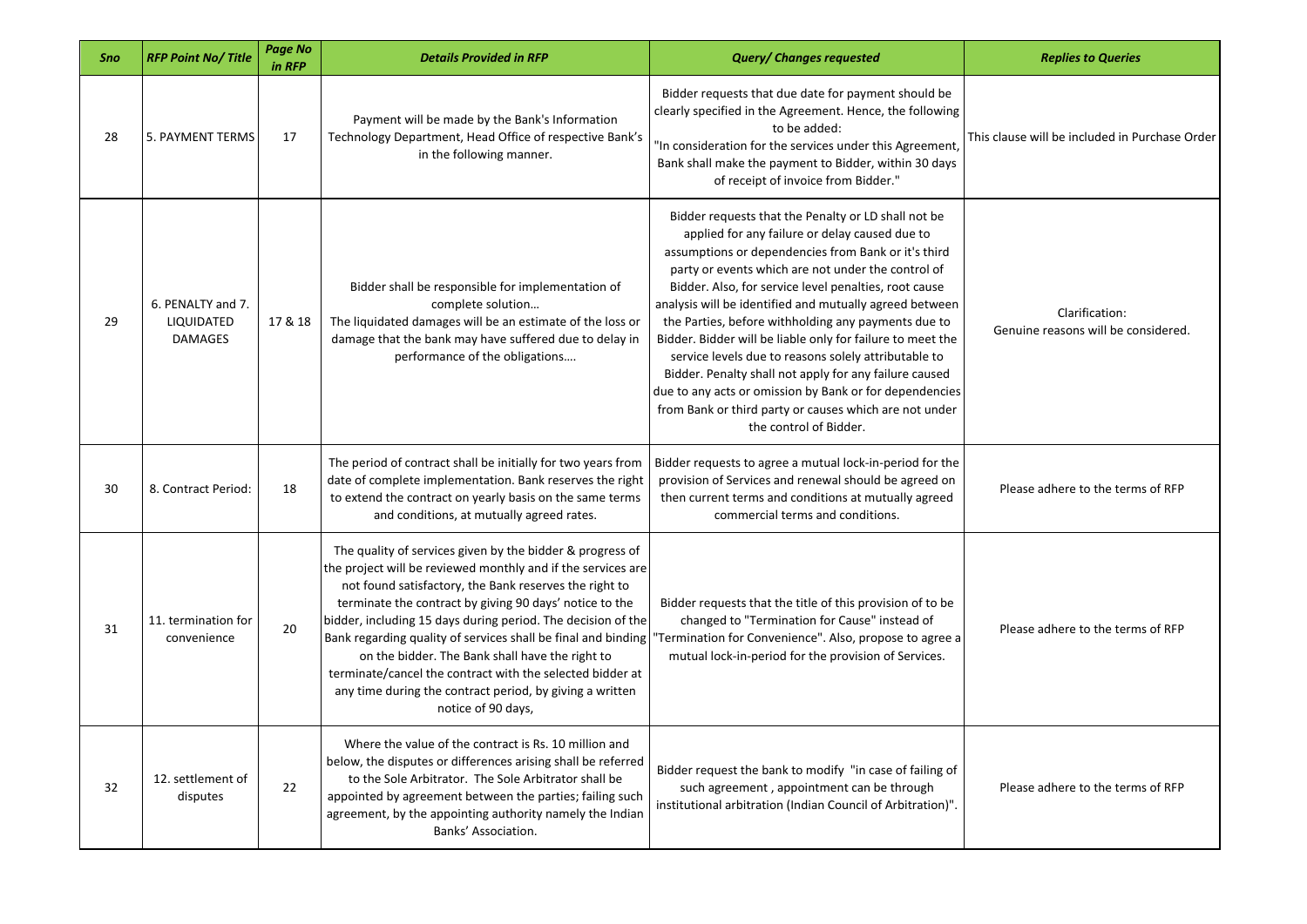| Sno | <b>RFP Point No/Title</b>        | <b>Page No</b><br>in RFP     | <b>Details Provided in RFP</b>                                                                                                                                                                                                                                                                                                                                                                                                                                                                                                                                                                                                                                                                                                                                                                                                                               | <b>Query/ Changes requested</b>                                                                                                                                                                                                                                                                                                                                                                                                                                            | <b>Replies to Queries</b>                                         |
|-----|----------------------------------|------------------------------|--------------------------------------------------------------------------------------------------------------------------------------------------------------------------------------------------------------------------------------------------------------------------------------------------------------------------------------------------------------------------------------------------------------------------------------------------------------------------------------------------------------------------------------------------------------------------------------------------------------------------------------------------------------------------------------------------------------------------------------------------------------------------------------------------------------------------------------------------------------|----------------------------------------------------------------------------------------------------------------------------------------------------------------------------------------------------------------------------------------------------------------------------------------------------------------------------------------------------------------------------------------------------------------------------------------------------------------------------|-------------------------------------------------------------------|
| 33  | 13. Confidentiality              | 22                           | The Bidder will be exposed by virtue of the contracted<br>activities to internal business information of Bank,<br>affiliates, and/or business partners.                                                                                                                                                                                                                                                                                                                                                                                                                                                                                                                                                                                                                                                                                                      | Bidder requests that the confidentiality to be mutually<br>agreed between the Parties. Hence, this provision to be<br>agreed on reciprocal way.                                                                                                                                                                                                                                                                                                                            | No amendment. Please adhere to the terms<br>of RFP                |
| 34  | 1.9 PERIOD OF<br><b>CONTRACT</b> | 30                           | The period of contract shall be initially for two years from<br>date of complete implementation. Bank reserves the right<br>to extend the contract on yearly basis on the same terms<br>and conditions, at mutually agreed rates.<br>Although, Bank reserves right to cancel/terminating the<br>contract during the contract period by giving a 90 Days'<br>notice period.<br>In case of termination of the contract, the successful<br>bidder should divulge and hand-over complete<br>documentation related to IMPS Switch and all the latest<br>reports specified by the Bank.<br>The successful bidder should make necessary<br>arrangements to deliver the scope of work specified in this<br>RFP in co-ordination with the CBS service provider, if any,<br>and the bank within a period of 2 months from the date of<br>acceptance of the work order. | Bidder requests to agree a mutual lock-in-period for the<br>provision of Services.<br>Bidder request to add the following provisions:<br>"In case of any premature termination, the termination<br>charges shall be mutually agreed between the Parties."<br>"Upon expiry or termination of the Agreement, Bank<br>shall immediately pay all outstanding due amount to<br>Bidder for the services rendered until the effective date<br>of such termination or expiration." | No amendment. Please adhere to the terms<br>of RFP                |
| 35  | <b>Request for New</b><br>clause | Request<br>for New<br>clause | Request for New clause                                                                                                                                                                                                                                                                                                                                                                                                                                                                                                                                                                                                                                                                                                                                                                                                                                       | Bidder noted that there is no provision for Limitation of<br>Liability provision in the Agreement. Hence, the Bidder<br>requests to add a new provision for Limitation of<br>Liability to be mutually agreed between the Parties with<br>exceptions. Also, request that the total aggregate<br>liability of Bidder under this Agreement should be<br>limited to the 12 months fees paid by the Bank.                                                                       | Please refer to Liquidity Damages (Page No.<br>18 & Point No. 07) |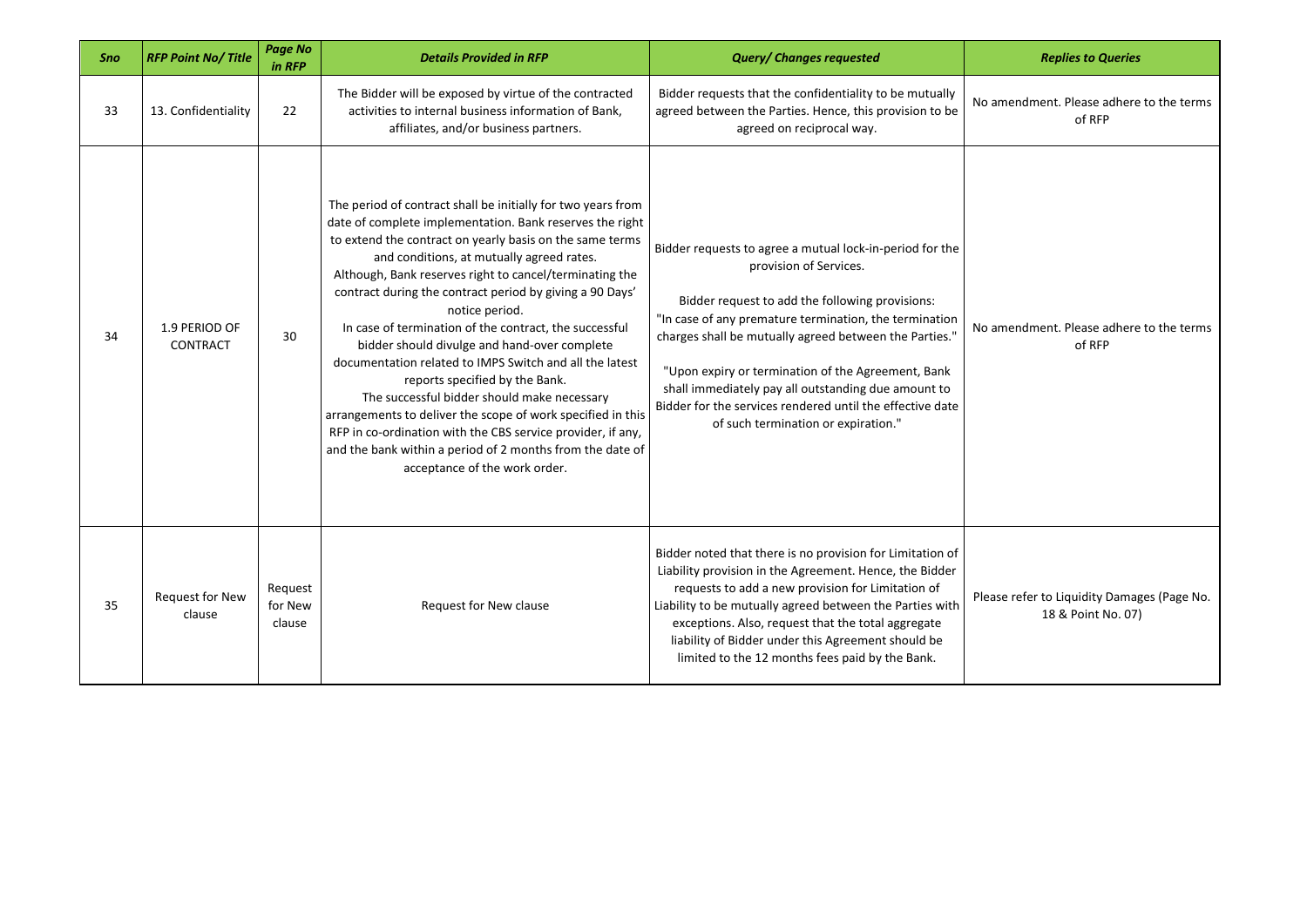| Sno | <b>RFP Point No/Title</b>             | <b>Page No</b><br>in RFP     | <b>Details Provided in RFP</b>                                                                                                                                                                              | <b>Query/ Changes requested</b>                                                                                                                                                                                                                                                                                                                                                                                                                                                                                                                                                                                                 | <b>Replies to Queries</b>                                                                                                                      |
|-----|---------------------------------------|------------------------------|-------------------------------------------------------------------------------------------------------------------------------------------------------------------------------------------------------------|---------------------------------------------------------------------------------------------------------------------------------------------------------------------------------------------------------------------------------------------------------------------------------------------------------------------------------------------------------------------------------------------------------------------------------------------------------------------------------------------------------------------------------------------------------------------------------------------------------------------------------|------------------------------------------------------------------------------------------------------------------------------------------------|
| 36  | <b>Request for New</b><br>clause      | Request<br>for New<br>clause | Request for New clause                                                                                                                                                                                      | Mutual non-solicitation clause as follows:<br>Bidder request to include a mutual non-solicitation<br>clause - (b) Either Party agrees that during the term of<br>this Agreement and a period of 2 (two) years thereafter,<br>it will not, directly or indirectly or on behalf of or in<br>conjunction with any person or legal entity, recruit,<br>solicit, or induce to recruit any employee or former<br>employee, who are involved in the Purpose for a period<br>of 24(twenty four) months after he / she leaving the<br>services/employment, of the other Party, without the<br>prior written consent of such other Party. | Please adhere to the terms of RFP                                                                                                              |
| 37  |                                       | 15                           | The selected bidder will be carrying out the<br>requirements/customizations post one year of<br>implementation as change requests.                                                                          | Any customization post implementation will be done on<br>T&M basis.                                                                                                                                                                                                                                                                                                                                                                                                                                                                                                                                                             | Please adhere to the terms of RFP                                                                                                              |
| 38  |                                       | 60                           | Payment will be made quarterly in arrears after submission<br>of the invoice.                                                                                                                               | Request the bank to have payable term monthly as per<br>actual volumes                                                                                                                                                                                                                                                                                                                                                                                                                                                                                                                                                          | Please adhere to the terms of RFP                                                                                                              |
| 39  |                                       | 27                           | If at any point of time during the contract period, a load<br>balancer is required, the bidder has to arrange for the<br>same without any additional cost to the bank                                       | Request any additional or specific infra required for<br>bank, the cost will be borne by the bank                                                                                                                                                                                                                                                                                                                                                                                                                                                                                                                               | Please adhere to the terms of RFP                                                                                                              |
| 40  |                                       | 30                           | The prices quoted in commercial bid (Annexure III) should<br>be all inclusive i.e., inclusive of all taxes excluding GST                                                                                    | Request the bank to consider pricex exclusive of all<br>taxes. All appicable taxes will be billed as per prevailing<br>rates                                                                                                                                                                                                                                                                                                                                                                                                                                                                                                    | Please adhere to the terms of RFP                                                                                                              |
| 41  | <b>PURPOSE</b>                        | 4                            | The purpose of this RFP is to select a vendor for supply of<br>Immediate Payment Service (IMPS) switch hosted at the<br>vendor's premises for all the above mentioned 3 RRBs<br>individually.               | Is it mandatory that the IMPS should be hosted within<br>vendor premises or can they avail any third party DC &<br>DR to host the solution. It may be an outside of vendor<br>premises or cloud based solution                                                                                                                                                                                                                                                                                                                                                                                                                  | Clarification:<br>IMPS Switch Solution must be hosted within<br>vendor premises or any third party DC & DR<br>maintained and managed by Bidder |
| 42  | Formation of<br><b>Commercial Bid</b> | 8                            | V. Bank will not pay any other charges including travelling<br>charges / visit charges / hotel stay for any travelling/<br>training undertaken by the Bidder's staff / personnel<br>throughout the project. | During the training phase of project, requesting to<br>reimburse the actuals or set with value as per-diem for<br>the trainer who will visit onsite of all 3 banks.                                                                                                                                                                                                                                                                                                                                                                                                                                                             | Please adhere to the terms of RFP                                                                                                              |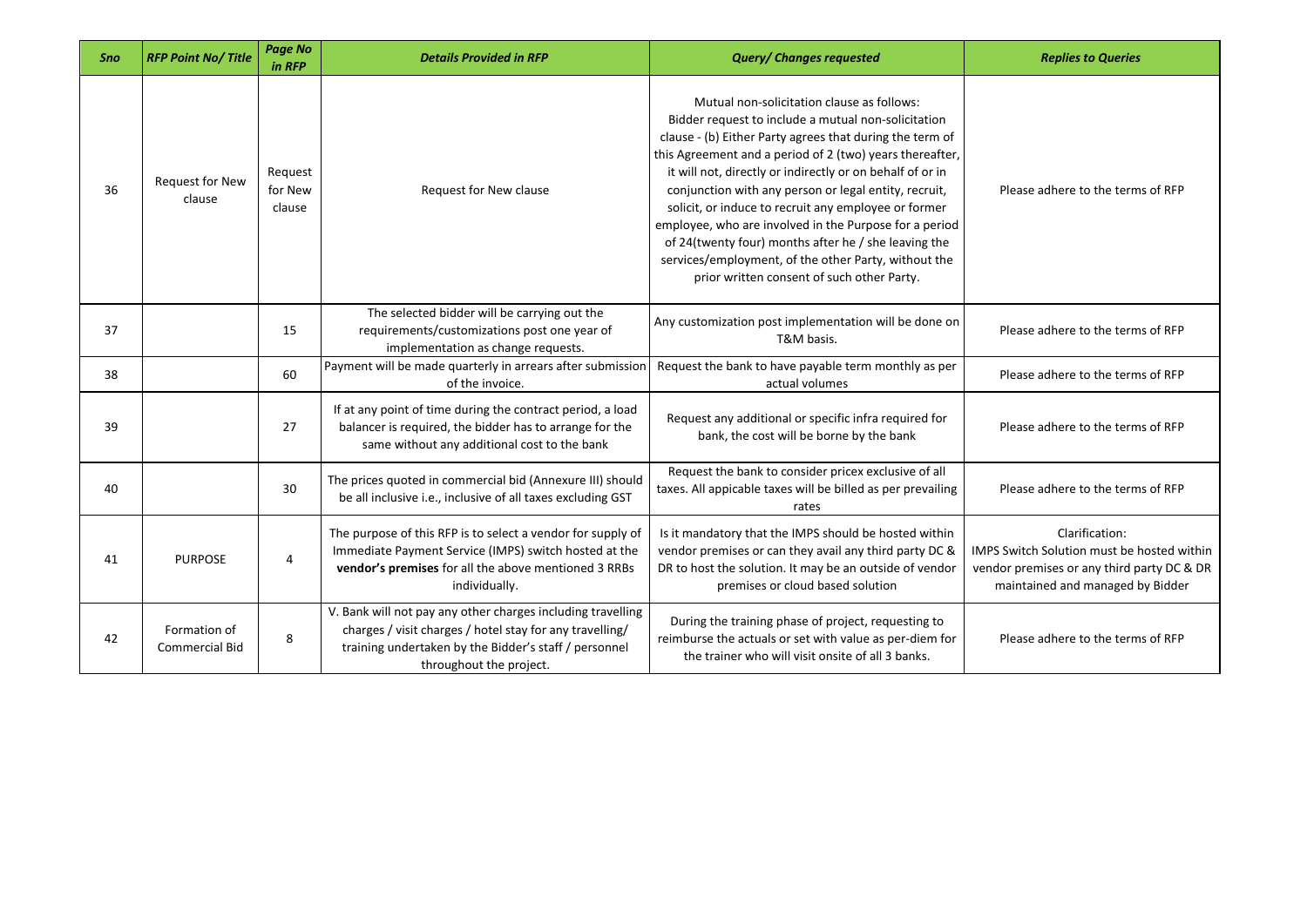| Sno | <b>RFP Point No/Title</b>          | Page No<br>in RFP | <b>Details Provided in RFP</b>                                                                                                                                                                                                                                                                      | <b>Query/ Changes requested</b>                                                                                                                                                                                                                                                                                                                                                                                               | <b>Replies to Queries</b>                                                                                          |
|-----|------------------------------------|-------------------|-----------------------------------------------------------------------------------------------------------------------------------------------------------------------------------------------------------------------------------------------------------------------------------------------------|-------------------------------------------------------------------------------------------------------------------------------------------------------------------------------------------------------------------------------------------------------------------------------------------------------------------------------------------------------------------------------------------------------------------------------|--------------------------------------------------------------------------------------------------------------------|
| 43  | Formation of<br>Commercial Bid     | 8                 | VIII. The financial proposal should list all the costs<br>associated with the Assignment.                                                                                                                                                                                                           | In Annexure III, only the transactions cost was sought.<br>Associated cost like;<br>1. Implementation cost<br>2. Training cost<br>3. CBS integration cost<br>4. GUI development cost<br>5. Change request cost<br>6. AMC<br>7. Network charges<br>8. Onsite support charges<br>9. VAPT & CERT certification cost<br>were not provided as part of the commercial proposal<br>template. Request to include the same in the RFP. | Please adhere to the terms of RFP                                                                                  |
| 44  | 14.2 Technical<br>Evaluation       | 11                | a) Technical bid opening will be done in presence of<br>authorized representatives of all the bidders (if they<br>choose to be present) who have submitted technical bid<br>successfully (both online & in Hard Bound File) within the<br>stipulated time lines set by the Bank.                    | Mentioned somewhere in the RFP document that the<br>bid response should be physical copy submission.<br>Nowhere there was mentioning of online submission.<br>Kindly clarify whether online submission need to be<br>done. If YES, please provide the portal details to upload<br>& submit.                                                                                                                                   | <b>Clarification:</b><br>Bidder has to submit Hard Bound file within<br>the stipulated time lines set by the Bank. |
| 45  | 14. ELIGIBILITY<br><b>CRITERIA</b> | 23                | 3. The proposed solution must have been implemented in<br>atleast 3 banks (Public sector bank/ Private bank/ Foreign<br>bank/ Payment bank/ RRBs) registered in India.                                                                                                                              | We seek the relaxation of this clause as "Bidder must<br>have been implemented any of the following NPCI<br>interface switch such as NEFT, RTGS, IMPS, NFS, UPI<br>switches or ATMs in atleast 3 banks (Public sector<br>bank/ Private bank/ Foreign bank/ Payment bank/<br>RRBs/ Cooperative banks) registered in India."                                                                                                    | Please adhere to the terms of RFP                                                                                  |
| 46  | 14. ELIGIBILITY<br><b>CRITERIA</b> | 23                | The bidder must have successfully implemented IMPS<br>solution in atleast 2 banks (Public sector bank/ Private<br>bank/ Foreign bank/ Payment bank/ RRBs) registered in<br>India, which should be certified by NPCI and should be<br>successfully running for atleast 2 years, during last 5 years. | Request to modify the clause as "The bidder must have<br>successfully implemented IMPS or UPI solution in<br>atleast 1 bank (Public sector bank/ Private bank/ Foreign<br>bank/ Payment bank/ RRBs/Cooperative banks)<br>registered in India, which should be certified by NPCI<br>and should be successfully running for atleast 2 years,<br>during last 5 years."                                                           | Please adhere to the terms of RFP                                                                                  |
| 47  | 14. ELIGIBILITY<br><b>CRITERIA</b> | 23                | d. For each of these solutions, the average deemed<br>approved rate of the IMPS (P2A,P2P) transactions<br>(Beneficiary) during last six months (i.e. from Aug'21 to<br>Jan'22) of the proposed IMPS solution should be less than<br>0.2% failure rate.                                              | Kindly consider a generic statisfaction letter from<br>existing customers. As not of all banks will be allowing<br>to disclose their failure transaction rate through NPCI<br>switches. Even in the RBI data, only the gross volume &<br>value are published. Hence request to eliminate this<br>clause.                                                                                                                      | Please adhere to the terms of RFP                                                                                  |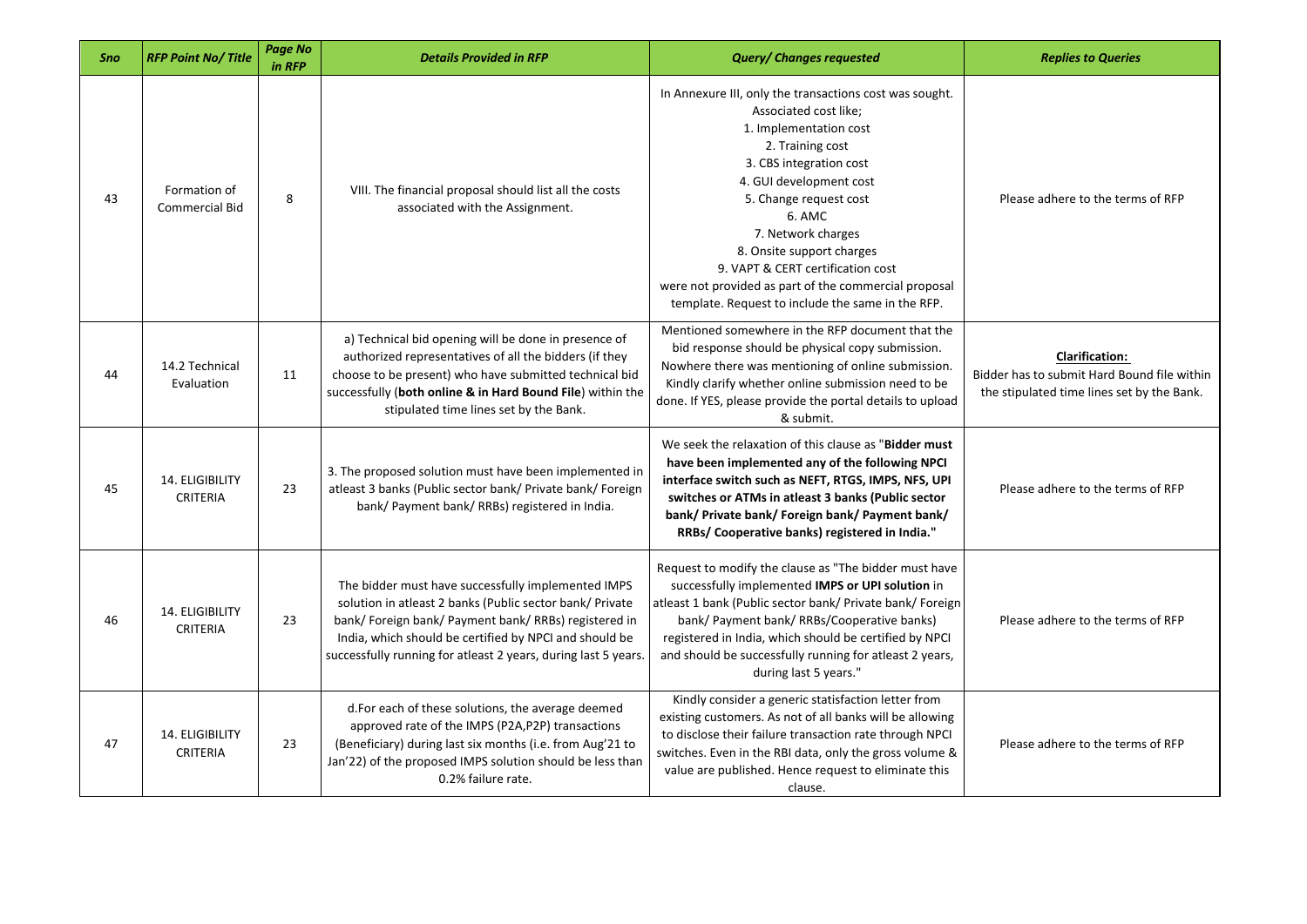| <b>Sno</b> | <b>RFP Point No/Title</b>                       | Page No<br>in RFP | <b>Details Provided in RFP</b>                                                                                                                                                                                                                                                                                                                                                                                                                                                                                                                                                                                                                       | <b>Query/ Changes requested</b>                                                                                                                                                                                                                                                                                                                                                                                                                                                                                                                                                                                                                                                                                                                                                                                                                                                                     | <b>Replies to Queries</b>                                                                                                                                                                   |
|------------|-------------------------------------------------|-------------------|------------------------------------------------------------------------------------------------------------------------------------------------------------------------------------------------------------------------------------------------------------------------------------------------------------------------------------------------------------------------------------------------------------------------------------------------------------------------------------------------------------------------------------------------------------------------------------------------------------------------------------------------------|-----------------------------------------------------------------------------------------------------------------------------------------------------------------------------------------------------------------------------------------------------------------------------------------------------------------------------------------------------------------------------------------------------------------------------------------------------------------------------------------------------------------------------------------------------------------------------------------------------------------------------------------------------------------------------------------------------------------------------------------------------------------------------------------------------------------------------------------------------------------------------------------------------|---------------------------------------------------------------------------------------------------------------------------------------------------------------------------------------------|
| 48         | Section IV - 1.1<br><b>SCOPE OF WORK</b>        | 26                | The proposed solution should be supporting all kind of<br>channels that may be operated by the bank in future. The<br>necessary customizations for integration of the new<br>channels have to be carried out by the bidder without any<br>additional cost if the same is requested by the bank within<br>one year of complete implementation.                                                                                                                                                                                                                                                                                                        | When a future need of the solution is marked in this<br>RFP's scope, request to consider the experience of other<br>channels like UPI & mobile banking towards the bidder's<br>eligibility.                                                                                                                                                                                                                                                                                                                                                                                                                                                                                                                                                                                                                                                                                                         | Please adhere to the terms of RFP                                                                                                                                                           |
| 49         | Section IV - 1.1<br><b>SCOPE OF WORK</b>        | 29                | MIS:- The proposed solution should provide complete<br>reports pertaining to IMPS including the risk management<br>reports and other analysis reports in data as well as graph<br>representation. All data should be real time, and data till<br>current time should be available. The type of reports and<br>their format will be provided by the bank during<br>implementation. The bidder has to provide the<br>reconciliation reports in addition to the above reports. All<br>the provided reports should be available for any given date<br>range. The frontend provided should have a facility for role<br>based user access for the reports. | Request to clarify the following points in this clause:<br>a) Please provide the detailed expectation of risk<br>management reports.<br>b) Somewhere mentioned in the RFP document that the<br>CBS is ready to integrate with the proposed IMPS switch.<br>If such is the case, hope the bidder need to provide only<br>switch solution and integrate with the CBS. If detailed<br>reporting and its graphical representation are required,<br>those will need to be offered as separate product or<br>module. Requesting to consider the cost factor for the<br>same.<br>c) On reconciliation reports - the logs of the transaction<br>will be already made available for the bank. The 2 way<br>reconciliation need to be made between the CBS data<br>and IMPS by the bank. If the bidder need to provide the<br>reconciliation reports, request to allow factor those cost<br>in the commercial | a) Details will be provided to the successful<br>bidder<br>b) Please adhere to the terms of RFP<br>c) The word reconciliation reports replaced<br>by reports supporting for reconcialation. |
| 50         | Section IV - 1.1<br><b>SCOPE OF WORK</b>        | 29                | Whenever Bank wants to migrate from OPEX (Hosted<br>Model) to CAPEX (within Bank's Premises) then vendor has<br>to provide the necessary support for the same.                                                                                                                                                                                                                                                                                                                                                                                                                                                                                       | Our understanding is, only the application & data<br>migration need to be done if sought by the bank.<br>Remaining works like infrastructure setup and its up-and-<br>live will be the work of the bank. Please clarify.                                                                                                                                                                                                                                                                                                                                                                                                                                                                                                                                                                                                                                                                            | Yes                                                                                                                                                                                         |
| 51         | <b>1.8 PERFORMANCE</b><br><b>BANK GUARANTEE</b> | 30                | Within 15 (Fifteen) days (inclusive of holidays) of the date<br>of acceptance of the Purchase Order, the successful bidder<br>should furnish a Bank Guarantee (for performance) for a<br>period of 2 years plus 6 months for an amount equal to 10<br>% of the order value (value of one year) covering the<br>period of contract (as per format enclosed in Annexure IV)<br>with a claim period of 3 months from the date of expiry of<br>guarantee. The successful bidder has to submit similar<br>Bank Guarantee every year on renewal of the contract.                                                                                           | Based on one of circular by the GoI, the PBG value is<br>reduced to 3%. Its widely followed with most of the<br>tenders published by different banks. Request to reduce<br>this value by 3% of the order value.                                                                                                                                                                                                                                                                                                                                                                                                                                                                                                                                                                                                                                                                                     | Please adhere to the terms of RFP                                                                                                                                                           |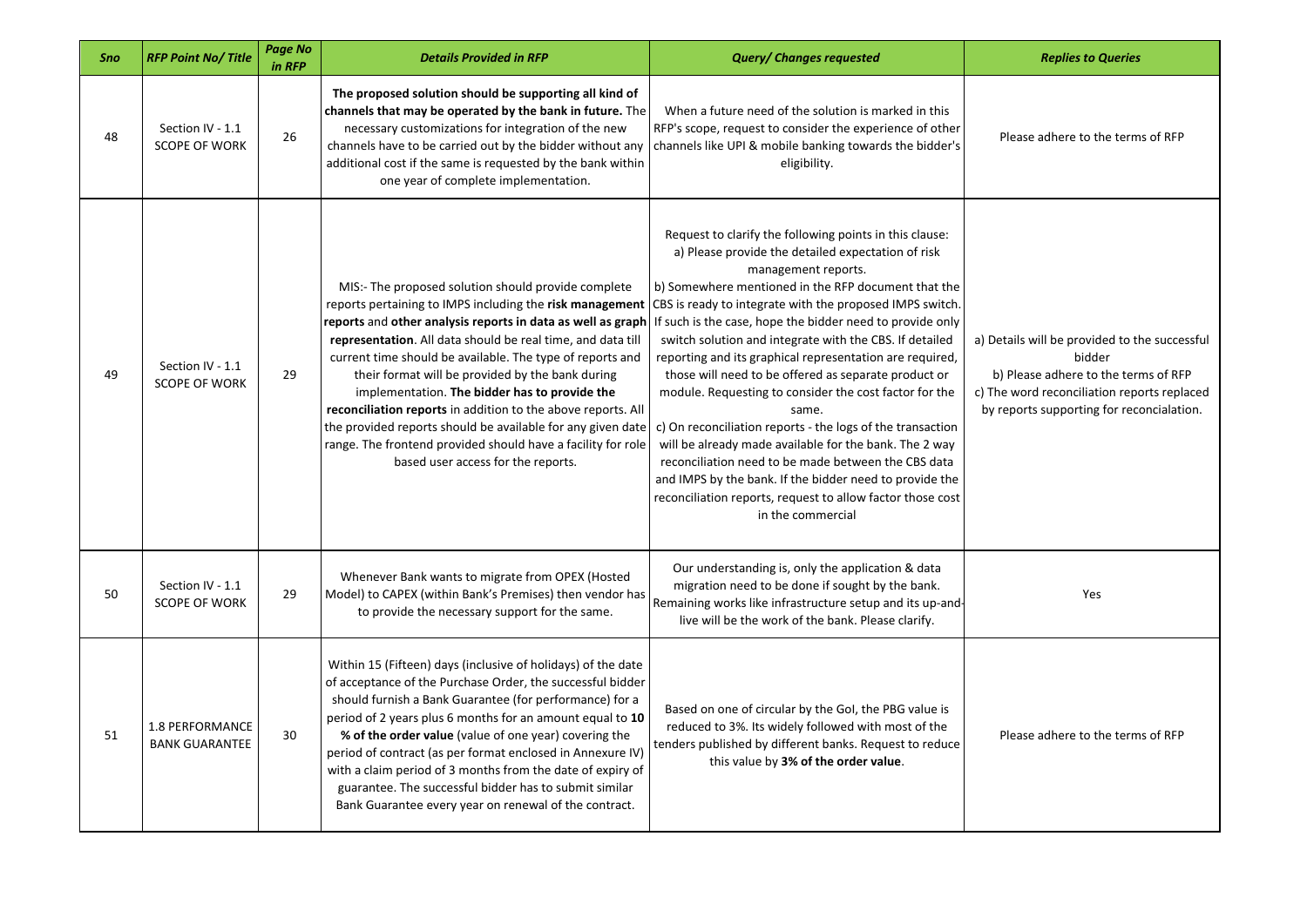| Sno | <b>RFP Point No/Title</b>   | Page No<br>in RFP | <b>Details Provided in RFP</b>                                                                                                                                                                                                                                                                                                                | <b>Query/ Changes requested</b>                                                                                                                                                                                                                                                                                                                                                                               | <b>Replies to Queries</b>                                                                                                                         |
|-----|-----------------------------|-------------------|-----------------------------------------------------------------------------------------------------------------------------------------------------------------------------------------------------------------------------------------------------------------------------------------------------------------------------------------------|---------------------------------------------------------------------------------------------------------------------------------------------------------------------------------------------------------------------------------------------------------------------------------------------------------------------------------------------------------------------------------------------------------------|---------------------------------------------------------------------------------------------------------------------------------------------------|
| 52  | <b>ANNEXURE - VII</b>       | 45                | <b>CERTIFICATE FROM CLIENT</b>                                                                                                                                                                                                                                                                                                                | Request for modified template consisting only the para<br>1 & 2 in that letter. As not of all clients (banks) will be<br>willing to disclose the APPROVED & DECLINED IMPS<br>rates, request to eliminate the transaction details<br>request from the mail. Please find the next sheet tab in<br>this excel.                                                                                                   | Please adhere to the terms of RFP                                                                                                                 |
| 53  | ANNEXURE - II               | 35                | 9. List of Deliverables as per the "Scope of Work"                                                                                                                                                                                                                                                                                            | As per annexure III, the commercial is sought only for<br>transaction cost. But in Annexure II, the list of<br>deliverables as per scope of work are sought. There was<br>no mentioning to key-in those commercial for all<br>deliverables in RFP. Herewith we are proposing the<br>template for commercial proposal modification. This is<br>common industry template only. Request to consider<br>the same. | Please adhere to the terms of RFP                                                                                                                 |
| 54  | 1.1 SCOPE OF<br><b>WORK</b> | 26                | The proposed solution should be supporting all kind of<br>channels that may be operated by the bank in future. The<br>necessary customizations for integration of the new<br>channels have to be carried out by the bidder without any<br>additional cost if the same is requested by the bank within<br>one year of complete implementation. | Our understanding is that the responsibility for the<br>integration of each channel (e.g. Branch, Mobile<br>Banking, Internet Banking) rests with the channel<br>owner. Role of IMPS switch vendor is limited to<br>providing support for channel-specific customization in<br>the interface. Please clarify.                                                                                                 | Please adhere to the terms of RFP                                                                                                                 |
| 55  |                             |                   |                                                                                                                                                                                                                                                                                                                                               | Is consortium allowed                                                                                                                                                                                                                                                                                                                                                                                         | No                                                                                                                                                |
| 56  |                             |                   |                                                                                                                                                                                                                                                                                                                                               | If consortium is allowed is the current implementation<br>by the OEM valid or the Front ending partner has to<br>show individual capacities of the product installations<br>and references as per the RFP doc                                                                                                                                                                                                 | Not Applicable                                                                                                                                    |
| 57  |                             |                   |                                                                                                                                                                                                                                                                                                                                               | What is the process for Reverse Bid                                                                                                                                                                                                                                                                                                                                                                           | If Reverse auction is required, bank may<br>follow offline/online revrese auction. The<br>same will informed to technically qualified<br>bidders. |
| 58  |                             |                   |                                                                                                                                                                                                                                                                                                                                               | Is Reverse bidding a possible post the final bids are<br>opened                                                                                                                                                                                                                                                                                                                                               | Yes                                                                                                                                               |
| 59  |                             |                   |                                                                                                                                                                                                                                                                                                                                               | Can EMD be deposited in form of DD                                                                                                                                                                                                                                                                                                                                                                            | Pleae adhere to terms of RFP                                                                                                                      |
| 60  |                             |                   |                                                                                                                                                                                                                                                                                                                                               | Can we pitch additional product /services keeping the<br>banks landmark in place for a being a full-fledged Digital<br>Banking product offering to its customers. It will help us<br>do the forecast right and we can provide a better<br>commercial for the additional services.                                                                                                                             | RFP-Scope of work to be adhered                                                                                                                   |
| 61  |                             |                   |                                                                                                                                                                                                                                                                                                                                               | 1. When would the financial bid opening be<br>approximately - no of days post the technical bid<br>opening?                                                                                                                                                                                                                                                                                                   | Within a max time of 1 week                                                                                                                       |
| 62  |                             |                   |                                                                                                                                                                                                                                                                                                                                               | How many MPLS/P2P/Internet links will be terminate at<br>Bidder DC Site?                                                                                                                                                                                                                                                                                                                                      | Minimum 2 Links                                                                                                                                   |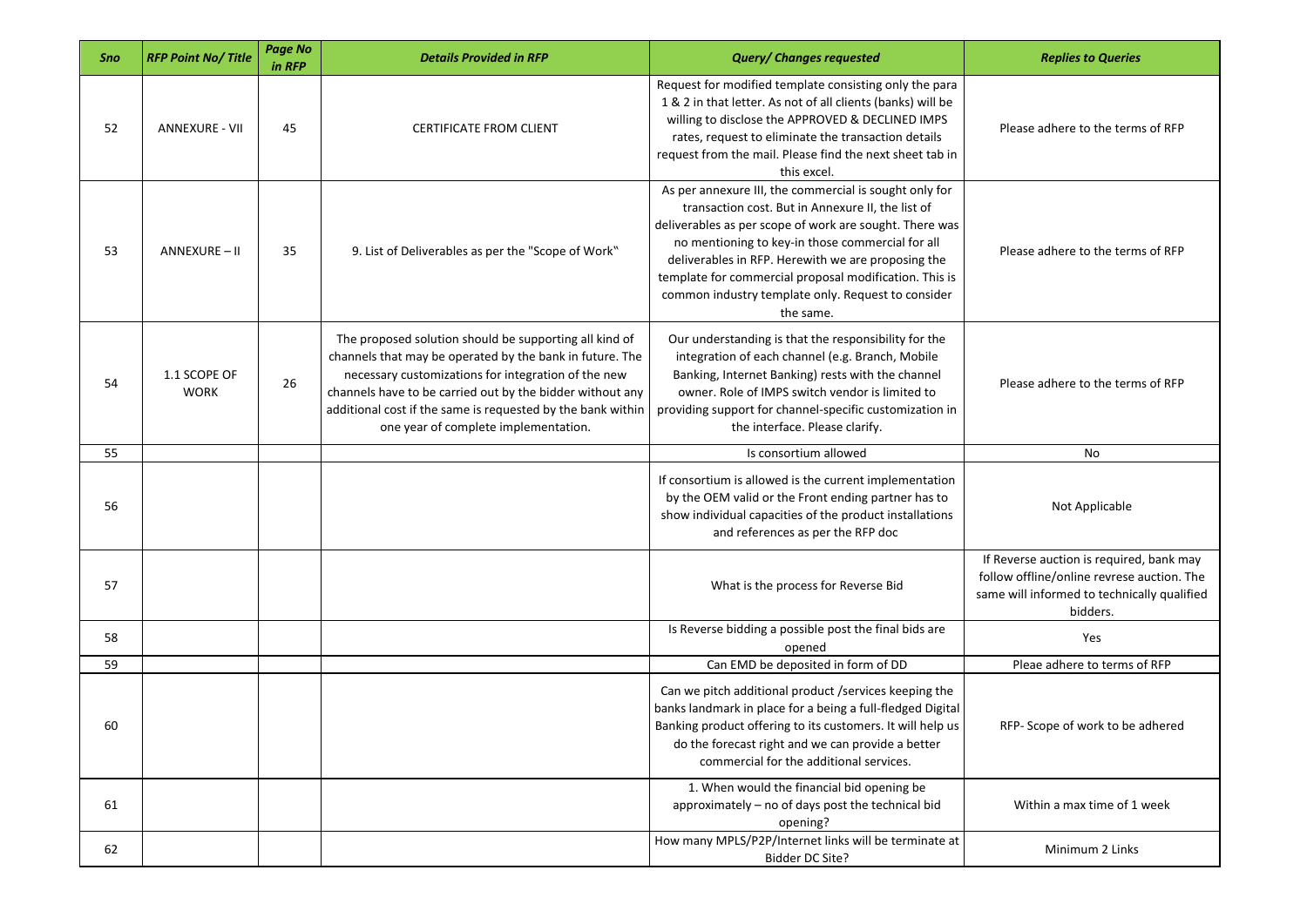| Sno | <b>RFP Point No/Title</b>                | <b>Page No</b><br>in RFP | <b>Details Provided in RFP</b>                                                                                                                                                                                                                                                                  | <b>Query/ Changes requested</b>                                                                                                                                                                                                                                                                                                          | <b>Replies to Queries</b>                          |
|-----|------------------------------------------|--------------------------|-------------------------------------------------------------------------------------------------------------------------------------------------------------------------------------------------------------------------------------------------------------------------------------------------|------------------------------------------------------------------------------------------------------------------------------------------------------------------------------------------------------------------------------------------------------------------------------------------------------------------------------------------|----------------------------------------------------|
| 63  |                                          |                          |                                                                                                                                                                                                                                                                                                 | If internet what would be the required Bandwidth? In<br>(Mbps) (Example:- 2 Mbps/4 Mbps)                                                                                                                                                                                                                                                 | Not allowed. Not applicable                        |
| 64  |                                          |                          |                                                                                                                                                                                                                                                                                                 | If VPN, kindly confirm is it Site to Site VPN or SSL VPN?                                                                                                                                                                                                                                                                                | Not applicable                                     |
| 65  | 23. DELIVERY &<br><b>IMPLEMENTATION</b>  | 15                       | Bidder shall be responsible for implementation of<br>complete solution at both their DC & DR as well as test set<br>up within 1 month from the date of purchase order.                                                                                                                          | Kindly Amend this clause to:-<br>"Bidder shall be responsible for implementation of<br>complete solution at both their DC & DR as well as test<br>set up within 3 months from the date of purchase<br>order."                                                                                                                            | No amendment. Please adhere to the terms<br>of RFP |
| 66  | 6. PENALTY                               | 17                       | In case of any delay in implementation, the penalty will be<br>calculated at the rate of 1% of the yearly cost (calculated in<br>the commercial bid) for the respective RRB and the max<br>penalty will be 10% of the yearly cost (calculated in the<br>commercial bid) for the respective RRB. | Kindly Amend this clause to:-<br>"In case of any delay in implementation, the penalty will<br>be calculated at the rate of 0.1% of the monthly cost<br>(calculated in the commercial bid) for the respective<br>RRB and the max penalty will be 1% of the monthly cost<br>(calculated in the commercial bid) for the respective<br>RRB." | No amendment. Please adhere to the terms<br>of RFP |
| 67  | 6. PENALTY                               | 18                       | Uptime (U)<br>99.50 <= U< 99.95<br>Penalty (A=yearly cost (calculated in the commercial bid)<br>for the respective RRB)<br>$0.1%$ of A                                                                                                                                                          | Kindly Amend this clause to:-<br>"Uptime (U)<br>99.50 <= U< 99.95<br>Penalty (A=monthly cost (calculated in the commercial<br>bid) for the respective RRB)<br>0.1 % of A''                                                                                                                                                               | No amendment. Please adhere to the terms<br>of RFP |
| 68  | 6. PENALTY                               | 18                       | Uptime $(U)$<br>99.00 <= U<99.50<br>Penalty (A=yearly cost (calculated in the commercial bid)<br>for the respective RRB)<br>0.2 % of A                                                                                                                                                          | Kindly Amend this clause to:-<br>"Uptime (U)<br>99.00 <= U<99.50<br>Penalty (A=monthly cost (calculated in the commercial<br>bid) for the respective RRB)<br>0.2 % of A"                                                                                                                                                                 | No amendment. Please adhere to the terms<br>of RFP |
| 69  | 14. ELIGIBILITY<br><b>CRITERIA</b><br>2. | 23                       | Bidder must be an ISO 27001: 2013 or higher certified<br>company.                                                                                                                                                                                                                               | Kindly Amend this clause to:-<br>sole bidder / any of the consortium member, must be<br>an ISO 27001: 2013 or higher certified company.                                                                                                                                                                                                  | No amendment. Please adhere to the terms<br>of RFP |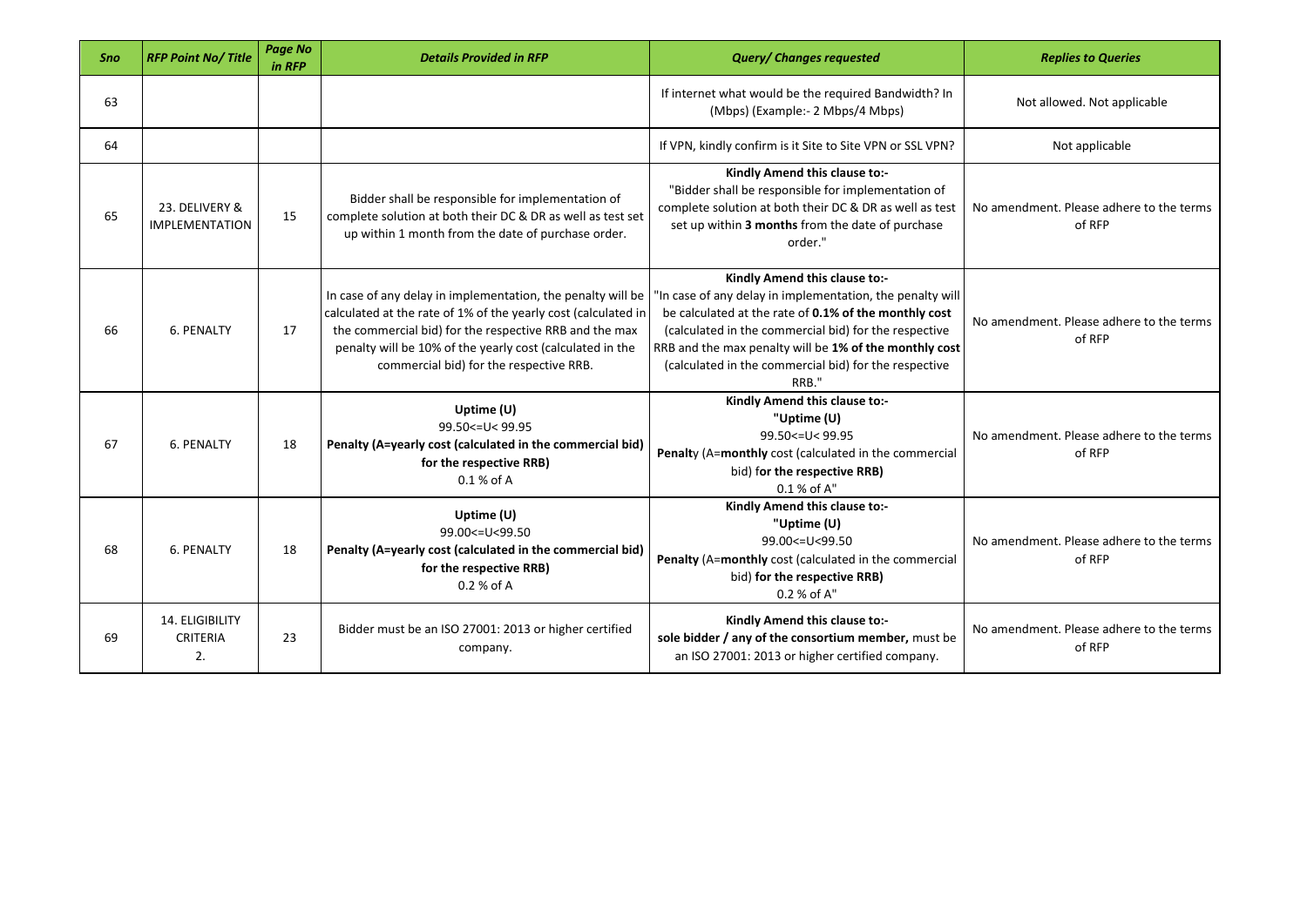| Sno | <b>RFP Point No/Title</b>                | <b>Page No</b><br>in RFP | <b>Details Provided in RFP</b>                                                                                                                                                                                                                                                                                                                                                                                                                                                                                                                                                                                                                                              | <b>Query/ Changes requested</b>                                                                                                                                                                                                                                                                                                                                                                                                                                                                                                                                                                                                                                                                                                                                  | <b>Replies to Queries</b>                                             |
|-----|------------------------------------------|--------------------------|-----------------------------------------------------------------------------------------------------------------------------------------------------------------------------------------------------------------------------------------------------------------------------------------------------------------------------------------------------------------------------------------------------------------------------------------------------------------------------------------------------------------------------------------------------------------------------------------------------------------------------------------------------------------------------|------------------------------------------------------------------------------------------------------------------------------------------------------------------------------------------------------------------------------------------------------------------------------------------------------------------------------------------------------------------------------------------------------------------------------------------------------------------------------------------------------------------------------------------------------------------------------------------------------------------------------------------------------------------------------------------------------------------------------------------------------------------|-----------------------------------------------------------------------|
| 70  | 14. ELIGIBILITY<br><b>CRITERIA</b><br>3. | 23                       | The proposed solution must have been implemented in<br>atleast 3 banks (Public sector bank/ Private bank/ Foreign<br>bank/ Payment bank/ RRBs) registered in<br>India.<br>a. Proposed solution should be certified by NPCI.<br>b. Proposed solution should be currently running<br>successfully atleast for the past 2 years.<br>c. Proposed solution should be handling 1 lakhs or more<br>transactions per day<br>d. For each of these solutions, the average deemed<br>approved rate of the IMPS (P2A, P2P) transactions<br>(Beneficiary) during last six months (i.e. from Aug'21 to<br>Jan'22) of the proposed IMPS solution should be less than<br>0.2% failure rate. | Kindly Amend this clause to:-<br>"The proposed solution must have been implemented<br>by sole bidder / any of the consortium member, in<br>atleast 3 banks (Public sector bank/ Private bank/<br>Foreign bank/ Payment bank/ RRBs) registered in<br>India.<br>a. Proposed solution should be certified by NPCI.<br>b. Proposed solution should be currently running<br>successfully atleast for the past 2 years.<br>c. Proposed solution should be handling 1 lakhs or more<br>transactions per day<br>d. For each of these solutions, the average deemed<br>approved rate of the IMPS (P2A, P2P) transactions<br>(Beneficiary) during last six months (i.e. from Aug'21 to<br>Jan'22) of the proposed IMPS solution should be less<br>than 0.2% failure rate." | No amendment. Please adhere to the terms<br>of RFP                    |
| 71  | 14. ELIGIBILITY<br><b>CRITERIA</b><br>4. | 23                       | The bidder must have successfully implemented IMPS<br>solution in atleast 2 banks (Public sector bank/ Private<br>bank/ Foreign bank/ Payment bank/ RRBs) registered in<br>India, which should be certified by NPCI and should be<br>successfully running for atleast 2 years, during last 5 years.                                                                                                                                                                                                                                                                                                                                                                         | Kindly Amend this clause to:-<br>"The sole bidder / any of the consortium member,<br>must have successfully implemented IMPS solution in<br>atleast 2 banks (Public sector bank/ Private bank/<br>Foreign bank/ Payment bank/ RRBs) registered in India,<br>which should be certified by NPCI and should be<br>successfully running for atleast 2 years, during last 5<br>years."                                                                                                                                                                                                                                                                                                                                                                                | No amendment. Please adhere to the terms<br>of RFP                    |
| 72  | 14. ELIGIBILITY<br><b>CRITERIA</b><br>5. | 23                       | The bidder should have support centre in<br>Chennai/Hyderabad/can be established within 3 months of<br>date of purchase order                                                                                                                                                                                                                                                                                                                                                                                                                                                                                                                                               | Kindly Amend this clause to:-<br>The sole bidder / any of the consortium member,<br>should have support centre in<br>Chennai/Hyderabad/bangalore can be established<br>within 3 months of date of purchase order                                                                                                                                                                                                                                                                                                                                                                                                                                                                                                                                                 | No amendment. Please adhere to the terms<br>of RFP                    |
| 73  | 14. ELIGIBILITY<br>CRITERIA<br>6.        | 23                       | The bidder should be the Original Equipment<br>Manufacturer (OEM) of the IMPS Engine application, with<br>presence in India                                                                                                                                                                                                                                                                                                                                                                                                                                                                                                                                                 | Kindly Amend this clause to:-<br>The sole bidder / any of the consortium member,<br>should be the Original Equipment Manufacturer (OEM)<br>of the IMPS Engine application, with presence in India                                                                                                                                                                                                                                                                                                                                                                                                                                                                                                                                                                | No amendment. Please adhere to the terms<br>of RFP                    |
| 74  | 1.1 SCOPE OF<br><b>WORK</b>              | 25                       | • The supplied IMPS switch should be hosted at the<br>bidder's Data Centre (DC) and Disaster Recovery (DR) site.                                                                                                                                                                                                                                                                                                                                                                                                                                                                                                                                                            | Kindly Amend this clause to:-<br>"The supplied IMPS switch should be hosted at the<br>bidder's / Authprised Cloud Service Provider's Data<br>Centre (DC) and Disaster Recovery (DR) site."                                                                                                                                                                                                                                                                                                                                                                                                                                                                                                                                                                       | No amendment. Please adhere to the terms<br>of RFP                    |
| 75  | 1.1 SCOPE OF<br><b>WORK</b>              | 25                       | • The supplied IMPS switch should be hosted at the<br>bidder's Data Centre (DC) and Disaster Recovery (DR) site.                                                                                                                                                                                                                                                                                                                                                                                                                                                                                                                                                            | Kindly confirm on the total no. of switch (qty) which is<br>hosted at Authorised CSP Premises.                                                                                                                                                                                                                                                                                                                                                                                                                                                                                                                                                                                                                                                                   | Please go through the RFP. RFP is<br>understanded in a different way. |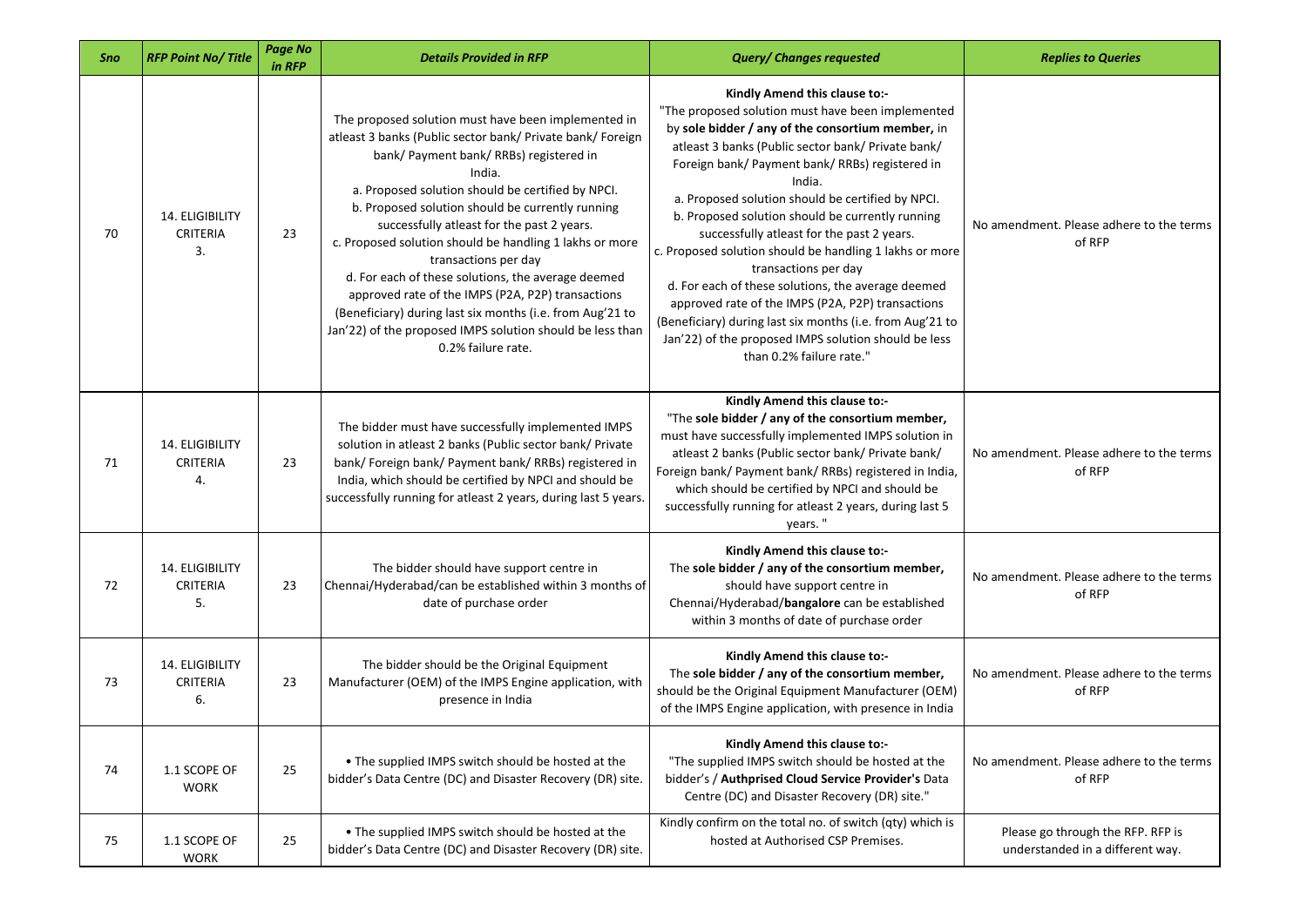| Sno | <b>RFP Point No/Title</b>   | Page No<br>in RFP | <b>Details Provided in RFP</b>                                                                                                                                                                                                                                                                                                                                                                                                                                                                       | <b>Query/ Changes requested</b>                                                                                                                                                                                                                                                                                                                                                   | <b>Replies to Queries</b>                                             |
|-----|-----------------------------|-------------------|------------------------------------------------------------------------------------------------------------------------------------------------------------------------------------------------------------------------------------------------------------------------------------------------------------------------------------------------------------------------------------------------------------------------------------------------------------------------------------------------------|-----------------------------------------------------------------------------------------------------------------------------------------------------------------------------------------------------------------------------------------------------------------------------------------------------------------------------------------------------------------------------------|-----------------------------------------------------------------------|
| 76  | 1.1 SCOPE OF<br><b>WORK</b> | 25                | . The supplied IMPS switch should be hosted at the<br>bidder's Data Centre (DC) and Disaster Recovery (DR) site.                                                                                                                                                                                                                                                                                                                                                                                     | Kindly confirm on the switch make and model no.                                                                                                                                                                                                                                                                                                                                   | Please go through the RFP. RFP is<br>understanded in a different way. |
| 77  | 1.1 SCOPE OF<br><b>WORK</b> | 25                | . The supplied IMPS switch should be hosted at the<br>bidder's Data Centre (DC) and Disaster Recovery (DR) site.                                                                                                                                                                                                                                                                                                                                                                                     | Kindly confirm on the switch Rack Space (U) and Power<br>in Watt (W).                                                                                                                                                                                                                                                                                                             | Please go through the RFP. RFP is<br>understanded in a different way. |
| 78  | 1.1 SCOPE OF<br><b>WORK</b> | 25                | . The supplied IMPS switch should be hosted at the<br>bidder's Data Centre (DC) and Disaster Recovery (DR) site.                                                                                                                                                                                                                                                                                                                                                                                     | Kindly confirm these IMPS Switch will be hosted at each<br>of the 3 RRB's DC and DR Site along with their branches<br>as well.                                                                                                                                                                                                                                                    | Please go through the RFP. RFP is<br>understanded in a different way. |
| 79  | 1.1 SCOPE OF<br><b>WORK</b> | 25                | . The supplied IMPS switch should be hosted at the<br>bidder's Data Centre (DC) and Disaster Recovery (DR) site.                                                                                                                                                                                                                                                                                                                                                                                     | If Yes, Kindly confirm on the total no. of locations where<br>IMPS Switching Solution is required.                                                                                                                                                                                                                                                                                | Please go through the RFP. RFP is<br>understanded in a different way. |
| 80  | 1.1 SCOPE OF<br><b>WORK</b> | 25                | . The supplied IMPS switch should be hosted at the<br>bidder's Data Centre (DC) and Disaster Recovery (DR) site.                                                                                                                                                                                                                                                                                                                                                                                     | Kindly confirm who will procure and provide IMPS<br>switch (Bank's or bidder/Authorised CSP).                                                                                                                                                                                                                                                                                     | Please go through the RFP. RFP is<br>understanded in a different way. |
| 81  | 1.1 SCOPE OF<br><b>WORK</b> | 25                | . The supplied IMPS switch should be hosted at the<br>bidder's Data Centre (DC) and Disaster Recovery (DR) site.                                                                                                                                                                                                                                                                                                                                                                                     | IMPS switching Solution is going to be host at (Bank's<br>Premises or bidder/Authorised CSP Premises.)                                                                                                                                                                                                                                                                            | Please go through the RFP. RFP is<br>understanded in a different way. |
| 82  | 1.1 SCOPE OF<br><b>WORK</b> | 25                | The supplied IMPS switch should be hosted dedicatedly for<br>each of the 3 RRBs atthe bidder's DC and DR sites. Any kind<br>of activity with the IMPS switch like installation,<br>configuration, backup, maintenance, fine tuning and any<br>other activity have to be carried out parallelly and without<br>any impact on the other 2 RRBs.                                                                                                                                                        | Kindly confirm Authorised CSP have to setup the 3<br>different infrastructure i.e (DC and DR Site) each with<br>the different different network and security architecture<br>for all the 3 RRBs OR Only Single Infrastructure DC and<br>DR site will run the all the 3 RRB's infrastructure. As<br>client don't want any impact on the enviroment while<br>work in the one RRB's. | CSP not eligible                                                      |
| 83  | 1.1 SCOPE OF<br><b>WORK</b> | 26                | • The hardware/software/middleware/any other<br>components involved in hosting should be licensed,<br>covered under warranty/AMC and has to be fully managed<br>by the bidder. The documental proof for the<br>license/support coverage of the individual components<br>should be furnished by the bidder as and when required by<br>the bank. The bidder shall be responsible for the<br>installation, configuration,<br>maintenance of the entire stack used for hosting the<br>proposed solution. | . Who will procure and provide the hardware and<br>software to run IMPS switching solution (bank or<br>bidder/Authorised CSP)<br>• Where it is hosted at (bank's premises or<br>bidder's/authorised csp premises)                                                                                                                                                                 | Please go through the RFP. RFP is<br>understanded in a different way. |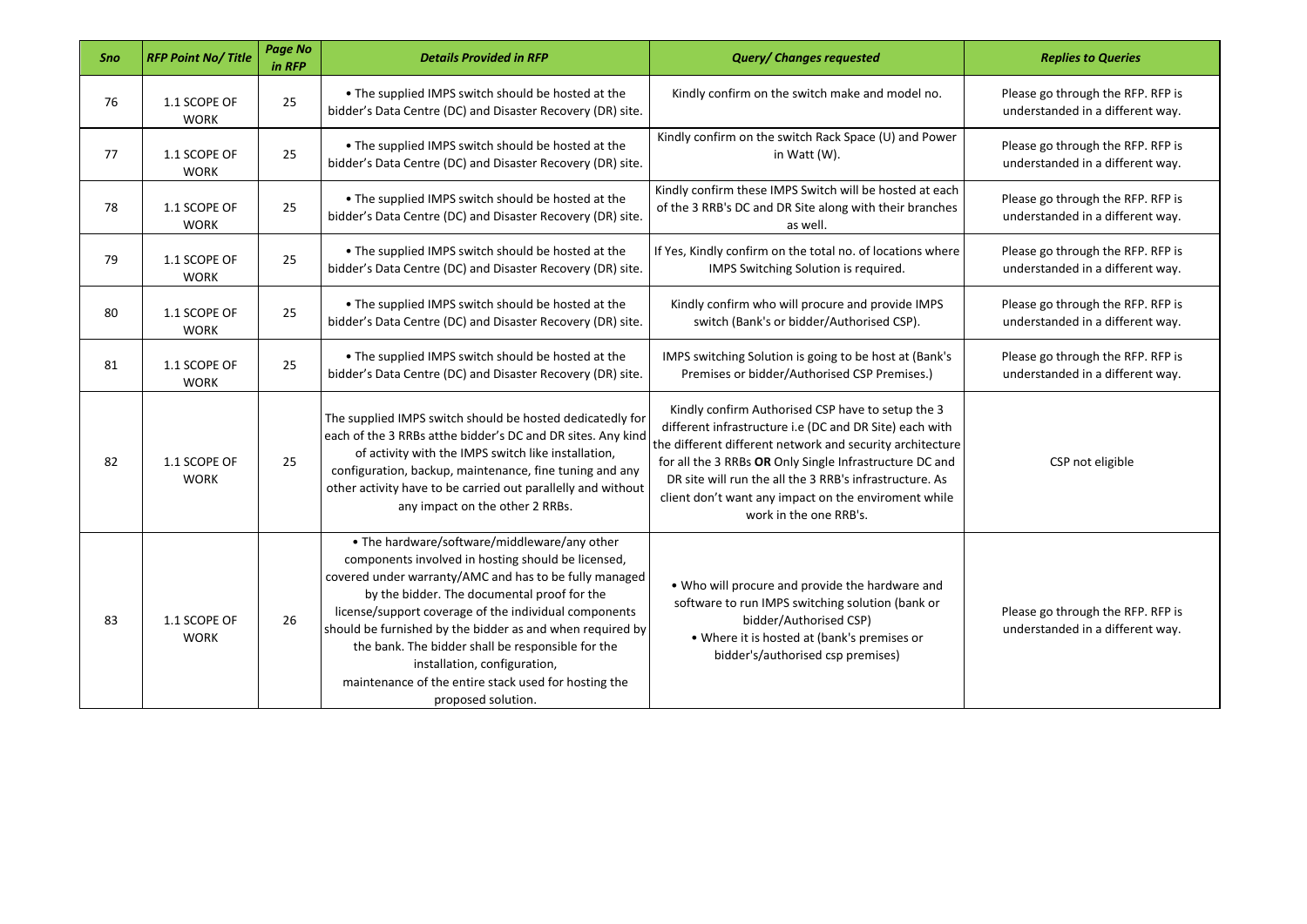| Sno | <b>RFP Point No/Title</b>   | Page No<br>in RFP | <b>Details Provided in RFP</b>                                                                                                                                                                                                                                                                                                                                                                                                                                                                       | <b>Query/ Changes requested</b>                                                                                                                                                                                                                                                                                                                                                                                                                                                                   | <b>Replies to Queries</b>                                             |
|-----|-----------------------------|-------------------|------------------------------------------------------------------------------------------------------------------------------------------------------------------------------------------------------------------------------------------------------------------------------------------------------------------------------------------------------------------------------------------------------------------------------------------------------------------------------------------------------|---------------------------------------------------------------------------------------------------------------------------------------------------------------------------------------------------------------------------------------------------------------------------------------------------------------------------------------------------------------------------------------------------------------------------------------------------------------------------------------------------|-----------------------------------------------------------------------|
| 84  | 1.1 SCOPE OF<br><b>WORK</b> | 26                | • The hardware/software/middleware/any other<br>components involved in hosting should be licensed,<br>covered under warranty/AMC and has to be fully managed<br>by the bidder. The documental proof for the<br>license/support coverage of the individual components<br>should be furnished by the bidder as and when required by<br>the bank. The bidder shall be responsible for the<br>installation, configuration,<br>maintenance of the entire stack used for hosting the<br>proposed solution. | if Authorised CSP Premises, kindly provide the hardware<br>and software, Network devices configuration in details.<br>1. Servers (Dell/HP/Lenovo) with their Qty & Make and<br>Model - (Processor/Core detail, RAM amd Disk)<br>2. Networking Devices details with thier qty and Make<br>and Model No - no of ports required<br>(Switch/Router/Firewall/Loadbalancer)<br>3. OS details (Version and Edition)<br>4. Database Detail (Version and Edition)<br>5. Storage Detail (Make and Model No) | Please go through the RFP. RFP is<br>understanded in a different way. |
| 85  | 1.1 SCOPE OF<br><b>WORK</b> | 26                | • The hardware/software/middleware/any other<br>components involved in hosting should be licensed,<br>covered under warranty/AMC and has to be fully managed<br>by the bidder. The documental proof for the<br>license/support coverage of the individual components<br>should be furnished by the bidder as and when required by<br>the bank. The bidder shall be responsible for the<br>installation, configuration,<br>maintenance of the entire stack used for hosting the<br>proposed solution. | Can we proposed the same on the virtulized model. As it<br>is having the lesser commercial impact as compared to<br>the considered dedicated physical hardware.                                                                                                                                                                                                                                                                                                                                   | Yes                                                                   |
| 86  | 1.1 SCOPE OF<br><b>WORK</b> | 26                | • The hardware/software/middleware/any other<br>components involved in hosting should be licensed,<br>covered under warranty/AMC and has to be fully managed<br>by the bidder. The documental proof for the<br>license/support coverage of the individual components<br>should be furnished by the bidder as and when required by<br>the bank. The bidder shall be responsible for the<br>installation, configuration,<br>maintenance of the entire stack used for hosting the<br>proposed solution. | If Virtual Model, Kindly provide the details of the<br>Hardware and Software Configuration like (Qty, vCPU,<br>RAM, Disk, Storage Space, Backup Space, OS, DB Detail<br>$etc.$ )                                                                                                                                                                                                                                                                                                                  | Bidder has to plan accordly to meet Bank's<br>requirement             |
| 87  | 1.1 SCOPE OF<br><b>WORK</b> | 26                | The Recovery Point Objective (RPO) should be zero<br>(planned DR drills) and Recovery Time Objective should be<br>less than 2 hours.                                                                                                                                                                                                                                                                                                                                                                 | As per our understanding to meeting the zero RPO near<br>DR is required, as per the RFP requirement their is no<br>near DR mentioned in the RFP.<br>So, request you to Kindly Amend this Clase to:-<br>"The Recovery Point Objective (RPO) should be 15<br><b>Minutes</b><br>(planned DR drills) and Recovery Time Objective should<br>be less than 2 hours."                                                                                                                                     | Please adhere to the terms of RFP                                     |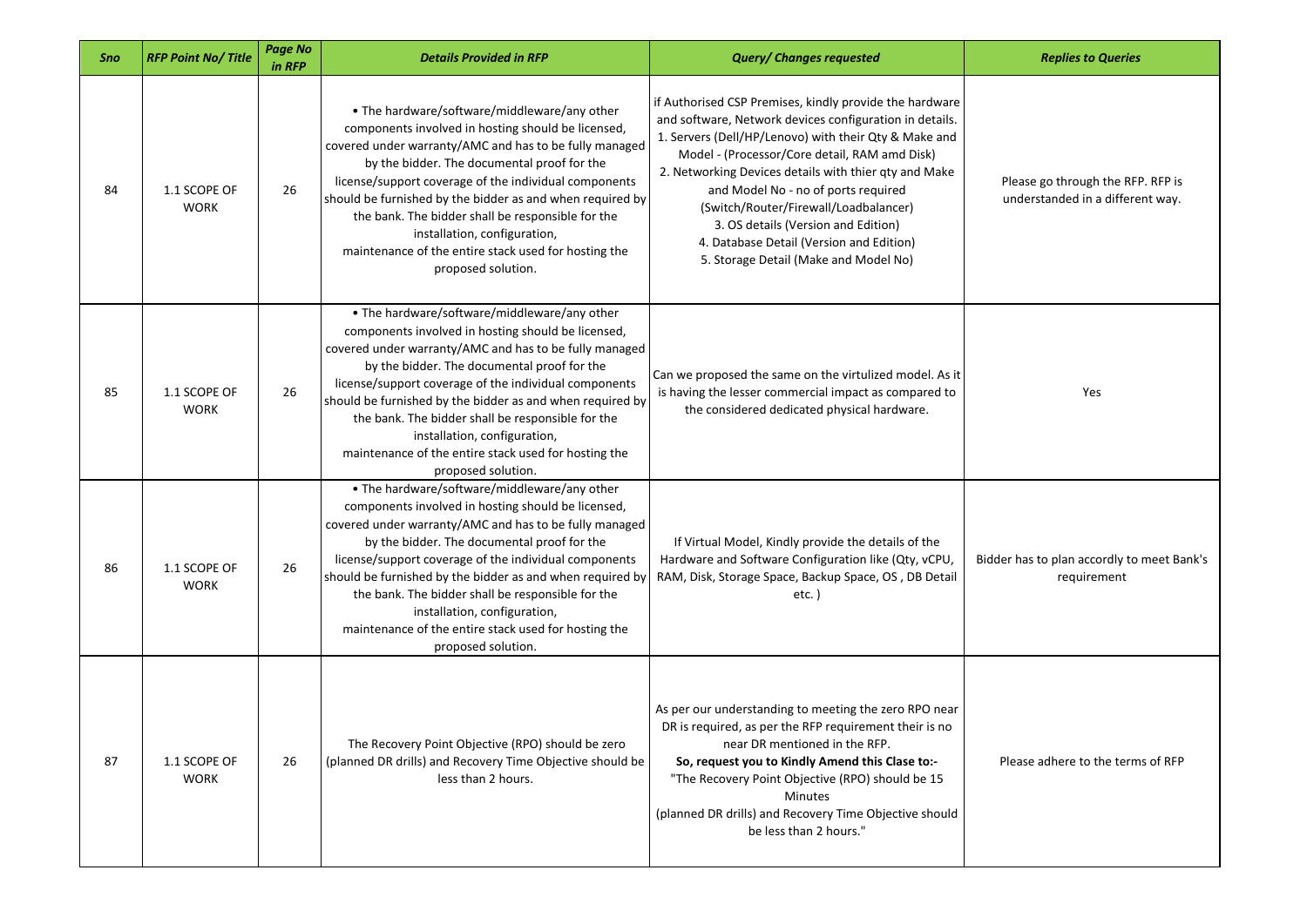| Sno | <b>RFP Point No/Title</b>   | <b>Page No</b><br>in RFP | <b>Details Provided in RFP</b>                                                                                                                                                                         | <b>Query/ Changes requested</b>                                                                                                                                                                                                                                                                                                                                                                                 | <b>Replies to Queries</b>                                    |
|-----|-----------------------------|--------------------------|--------------------------------------------------------------------------------------------------------------------------------------------------------------------------------------------------------|-----------------------------------------------------------------------------------------------------------------------------------------------------------------------------------------------------------------------------------------------------------------------------------------------------------------------------------------------------------------------------------------------------------------|--------------------------------------------------------------|
| 88  | 1.1 SCOPE OF<br><b>WORK</b> | 28                       | The bidder should get the source-code audit review<br>including VAPT, EAPT and server hardening done through<br>an external agency (CERT-In empanelled agency).                                        | Kindly confirm who will bear the cost for the VAPT Audit<br>(Bank or Bidder/Authorised CSP)                                                                                                                                                                                                                                                                                                                     | Bidder                                                       |
| 89  | 1.1 SCOPE OF<br><b>WORK</b> | 28                       | The bidder should get the source-code audit review<br>including VAPT, EAPT and server hardening done through<br>an external agency (CERT-In empanelled agency).                                        | Kindly confirm frequency of that VAPT Audit (Yearly<br>two).                                                                                                                                                                                                                                                                                                                                                    | Please refer RFP terms.                                      |
| 90  | 1.1 SCOPE OF<br><b>WORK</b> | 28                       | The bidder should get the source-code audit review<br>including VAPT, EAPT and server hardening done through<br>an external agency (CERT-In empanelled agency).                                        | Kindly confirm VAPT Need to be considered for both<br>External and Internal IP's.                                                                                                                                                                                                                                                                                                                               | VAPT is understanded in a different way                      |
| 91  | 1.1 SCOPE OF<br><b>WORK</b> | 29                       | • Test Setup:- The successful bidder has to maintain a<br>dedicated test setup for each of the 3 RRBs' to carry out<br>any certification/development activity.                                         | Kindly provide the infrastructure details for the Test<br>Setup as well like Servers/Networking devices/OS, DB<br>etc.                                                                                                                                                                                                                                                                                          | Bidder has to setup Test environment                         |
| 92  | 1.1 SCOPE OF<br><b>WORK</b> | 29                       | . Bank will establish network connectivity between Bank's<br>DC - Chennai to vendor's DC and Bank's DR - Hyderabad to<br>vendor's DR site with MPLS connectivity preferably SIFY/<br>BSNL/ AIRTEL etc. | As per bidder understanding, primary site primary<br>connectivity and secondary connectivity and disaster<br>recovery site primary connectivity and secondary<br>connectivity along with the primary and secondary HUB<br>will be provsion by bank, kindly confrim whether bidder<br>understanding is correct. bank will only provide bank's<br>DC to vendor's DC and Bank's DR to vendor's DR<br>Connectivity. | Please adhere to the terms of RFP                            |
| 93  |                             |                          | <b>General Queries</b>                                                                                                                                                                                 | Kindly confirm on the total concurrent users for all 3<br>RRBs.                                                                                                                                                                                                                                                                                                                                                 | Not appplicable                                              |
| 94  |                             |                          | <b>General Queries</b>                                                                                                                                                                                 | Kindly confirm on the total no. of users for all 3 RRBs.                                                                                                                                                                                                                                                                                                                                                        | Not appplicable                                              |
| 95  |                             |                          |                                                                                                                                                                                                        | how many MPLS/P2P/Internet links will be terminate at<br>Bidder DC Site?                                                                                                                                                                                                                                                                                                                                        | Minimum 2 Links                                              |
| 96  |                             |                          | <b>General Queries</b>                                                                                                                                                                                 | If internet what would be the required Bandwidth? In<br>(Mbps) (Example:- 2 Mbps/4 Mbps)                                                                                                                                                                                                                                                                                                                        | Not allowed. Not applicable                                  |
| 97  |                             |                          |                                                                                                                                                                                                        | If VPN, kindly confirm is it Site to Site VPN or SSL VPN?                                                                                                                                                                                                                                                                                                                                                       | Not applicable                                               |
| 98  |                             |                          |                                                                                                                                                                                                        | If Site to Site VPN, Kindly confirm the total no. of<br>branches/offices which required IPSec VPN.                                                                                                                                                                                                                                                                                                              | Not applicable                                               |
| 99  |                             |                          |                                                                                                                                                                                                        | If SSL VPN, Kindly confirm the total no. users which<br>required SSL VPN.                                                                                                                                                                                                                                                                                                                                       | Not applicable                                               |
| 100 |                             |                          | <b>General Queries</b>                                                                                                                                                                                 | Kindly confirm Operating System Version and Edition?<br>Example:- (Windows Server 2016 Std Edition or CentOS<br>Community Edition )                                                                                                                                                                                                                                                                             | Bidder has to decide and to fulfil requirement<br>as per RFP |
| 101 |                             |                          |                                                                                                                                                                                                        | Kindly confirm Database Version and Edition? (MS SQL<br>2016 Std Edition or Oracle 12c Enterprise Edition)                                                                                                                                                                                                                                                                                                      | Bidder has to decide and to fulfil requirement<br>as per RFP |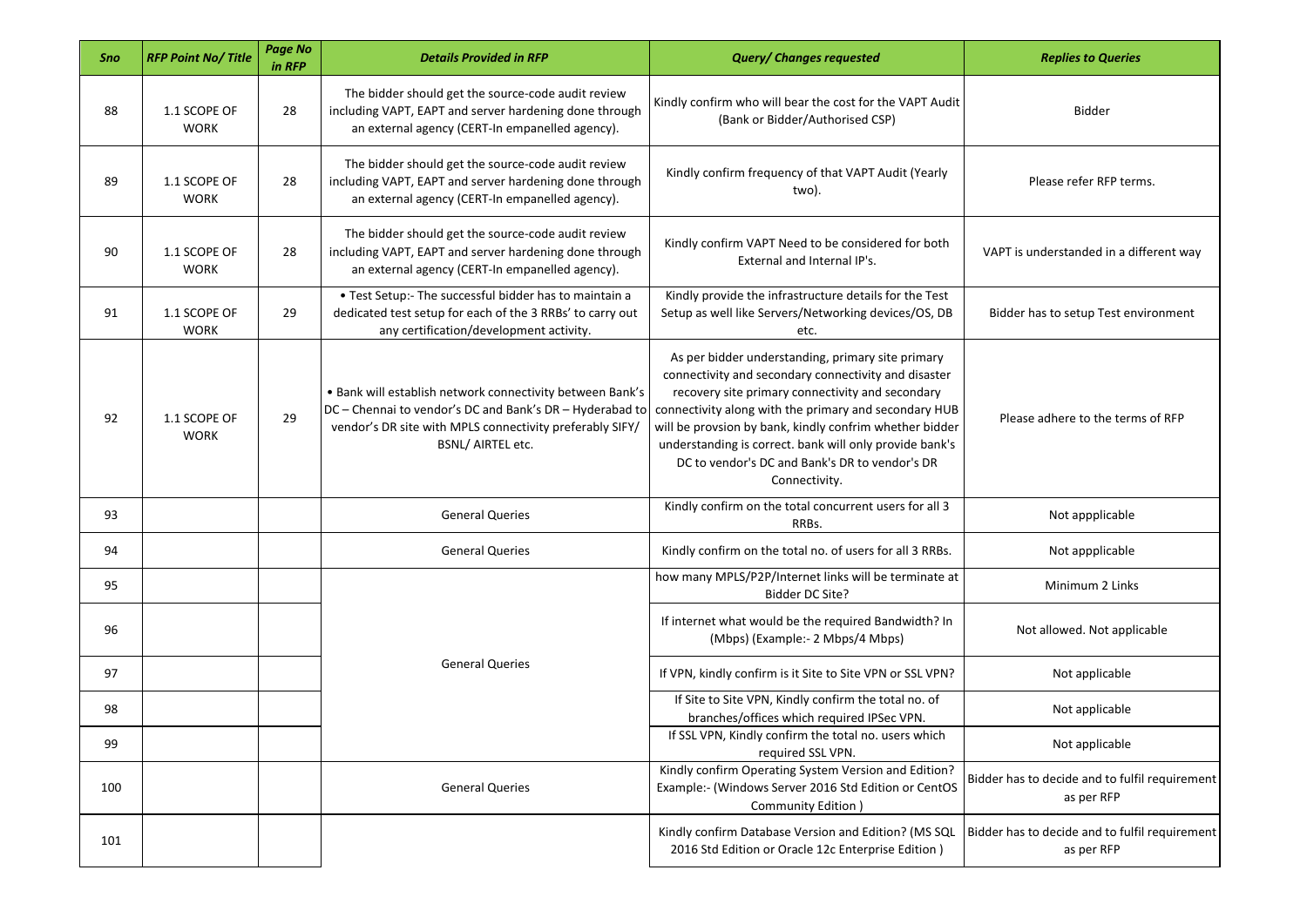| Sno | <b>RFP Point No/Title</b> | <b>Page No</b><br>in RFP | <b>Details Provided in RFP</b> | <b>Query/ Changes requested</b>                                                                                                                                                                             | <b>Replies to Queries</b>                                                                                                                                             |
|-----|---------------------------|--------------------------|--------------------------------|-------------------------------------------------------------------------------------------------------------------------------------------------------------------------------------------------------------|-----------------------------------------------------------------------------------------------------------------------------------------------------------------------|
| 102 |                           |                          | <b>General Queries</b>         | Kindly confirm who will provide the Database Licesnses?                                                                                                                                                     | Please refer RFP                                                                                                                                                      |
| 103 |                           |                          |                                | kindly confirm do we need to provide database<br>management services?                                                                                                                                       | Not Applicable                                                                                                                                                        |
| 104 |                           |                          | <b>General Queries</b>         | Kindly confirm if any additional SAN storage space is<br>required part from the Storage Space which you have<br>mentioned with Each Server? If yes, request you kindly<br>provide the size in GB/TB.        | Please refer RFP                                                                                                                                                      |
| 105 |                           |                          |                                | Kindly confirm Required Backup Space at DC site in<br>GB/TB?                                                                                                                                                | Please refer RFP                                                                                                                                                      |
| 106 |                           |                          | <b>General Queries</b>         | Kindly Confirm the Backup Policy eg.(Incremental, Daily,<br>weekly full)                                                                                                                                    | As per RFP, Backup policy will be confirmed<br>with successful bidder                                                                                                 |
| 107 |                           |                          |                                | Kindly confirm the Retention Period                                                                                                                                                                         | Retention period will be started from the day<br>of implementation and related to switch<br>data, log data and other datas will be<br>disclosed to successful bidder. |
| 108 |                           |                          | <b>General Queries</b>         | Kindly confirm any additonal security components are<br>required apart from firewall? For example:- WAF, SIEM,<br>HIPS etc.                                                                                 | Bidder has to decide and to fulfil requirement<br>as per RFP                                                                                                          |
| 109 |                           |                          | <b>General Queries</b>         | kindly confirm do we need to provide SSL Certificate? If<br>yes, kindly confirm SSL Certificate on the total no. of<br>domain and sub-domain.                                                               | Bidder has to decide and to fulfil requirement<br>as per RFP                                                                                                          |
| 110 |                           |                          | <b>General Queries</b>         | Kindly confirm DR Site Bank is looking for is the is 100%<br>or 50% of DC Site?                                                                                                                             | Bidder has to decide and to fulfil requirement<br>as per RFP                                                                                                          |
| 111 |                           |                          | <b>General Queries</b>         | Kindly confirm peak hours and daily log/Flat files size<br>that need the replicated (For Eg. 2 GB Daily)                                                                                                    | RFP terms to be fulfilled                                                                                                                                             |
| 112 |                           |                          | <b>General Queries</b>         | Kindly confirm how much public IP's client will Required<br>at DC and DR site?                                                                                                                              | Not applicable                                                                                                                                                        |
| 113 |                           |                          | <b>General Queries</b>         | Kindly confirm on the existing connectivity details?<br>(Primary Connectivity and Secondary Connectivity)                                                                                                   | Please refer RFP                                                                                                                                                      |
| 114 |                           |                          | <b>General Queries</b>         | Kindly confirm whether consortium is allowed or not.                                                                                                                                                        | Not allowed.                                                                                                                                                          |
| 115 |                           |                          | <b>General Queries</b>         | If consortium is allowed is the current implementation<br>by the OEM valid or the Front ending partner has to<br>show individual capacities of the product installations<br>and references as per the point | Not appplicable                                                                                                                                                       |
| 116 |                           |                          | <b>General Queries</b>         | What is the process for Reverse Bid                                                                                                                                                                         | If Reverse auction is required, bank may<br>follow offline/online revrese auction. The<br>same will informed to technically qualified<br>bidders.                     |
| 117 |                           |                          | <b>General Queries</b>         | Is Reverse bidding a possible post the final bids are<br>opened                                                                                                                                             | Yes                                                                                                                                                                   |